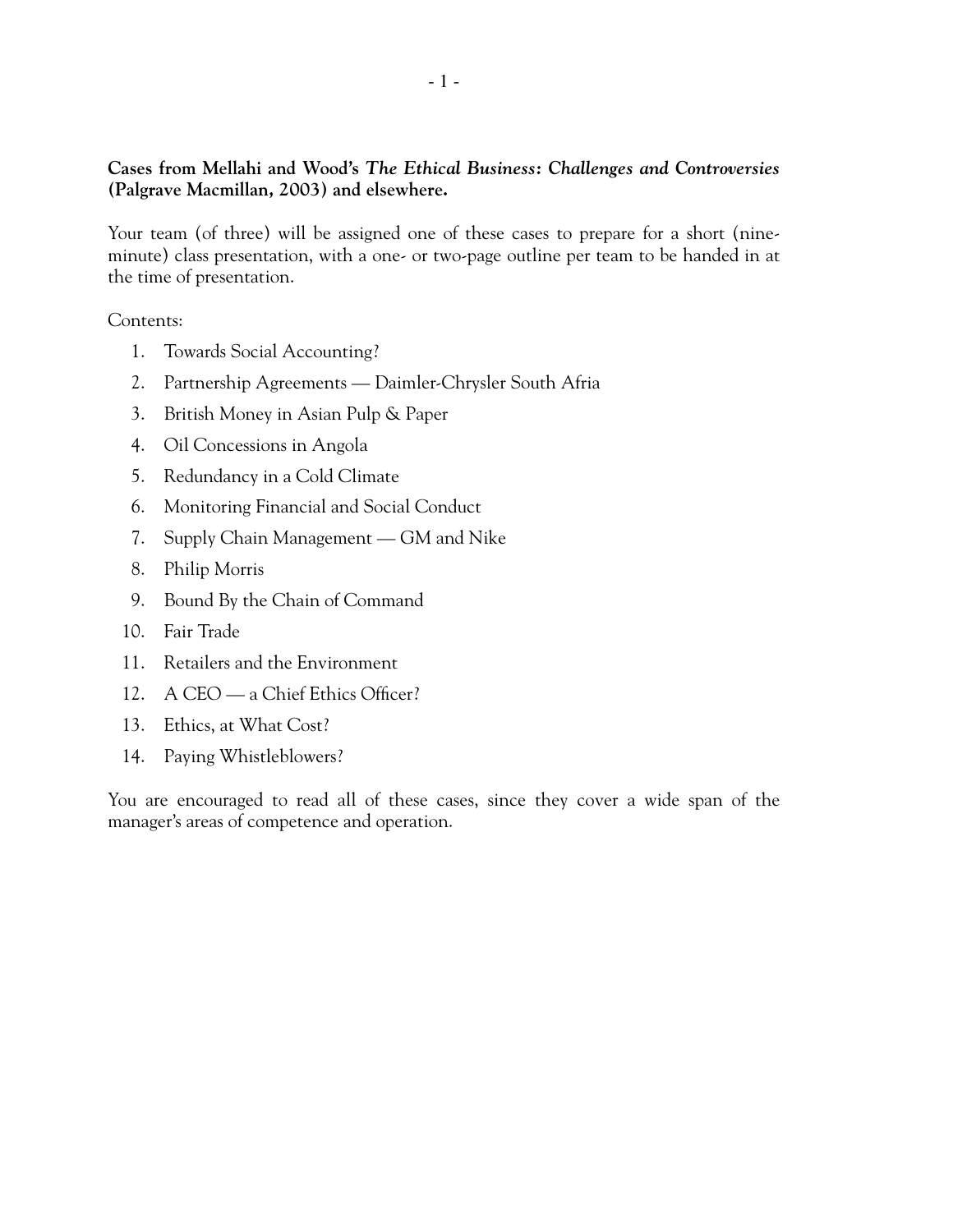## **Corporate Governance**

# CASE STUDY 1: Towards Social Accounting?

RUMBLINGS THAT THE (UK) Government is considering appointing a minister for corporate responsibility may signal a sea change in existing business philosophy, ushering in a new era of social accounting. Senior management and finance directors are coming under increasing pressure to throw out the rule book and look beyond wealth creation for the sake of wealth creation by taking up a more ethical stance.

It is a subject that is also being addressed as part of the continuing company law review. The Government is considering proposals that could result in a wider set of social accounting disclosure requirements being brought into UK law. The review has a hefty remit that covers a broad spectrum of issues, from poor payment practice to lack of community investment to trading with oppressive regimes.

According to Franceska van Dijk, senior consultant in SustainAbility, the strategic sustainable development consultancy, campaigners are lobbying for the introduction of the so-called triple bottom line. That is a set of accounts that stretches beyond financial reporting to cover social and environmental accounting, alongside economic measures.

Roger Adams, technical director of the Association of Chartered Certified Accountants (ACCA), says that think tanks and non-governmental organisations, such as the New Economics Foundation and Amnesty International, are "increasingly putting companies under the spotlight."

High-profile public relations disasters include the Nike link to sweatshop labour in developing countries, and Monsanto's brush with the genetically modified foods backlash. But it was Shell's necessary policy turnaround after Brent Spa in the midnineties that set the bail rolling.

Mr Adams says: "You are beginning to get this change in corporate thinking that it is no longer appropriate to try to bully the market by brand power. There is a realisation that even the strongest brand can be damaged if a company loses the trust of a particular group of stakeholders."

Because of this, a handful of global players, alongside a number of smaller firms, are trying to clean up their image. SustainAbility's clients include Ford, Shell, and Procter & Gamble, all of which, Ms van Dijk says, "are very interested in the sustainable development debate and what it means for their business."

The push towards business with a conscience is far from altruistic. The argument that is likely to make finance directors sit up is that a body of opinion is forming that suggests that being a good corporate citizen adds value to a business, ultimately boosting the bottom line.

Resources are being put into identifying the business case. The World Business Council for Sustainable Development, a body of international companies committed to social accounting, last month released a report setting out why it makes business sense to adopt an ethical policy. (*The Times*, London, 22/2/2000).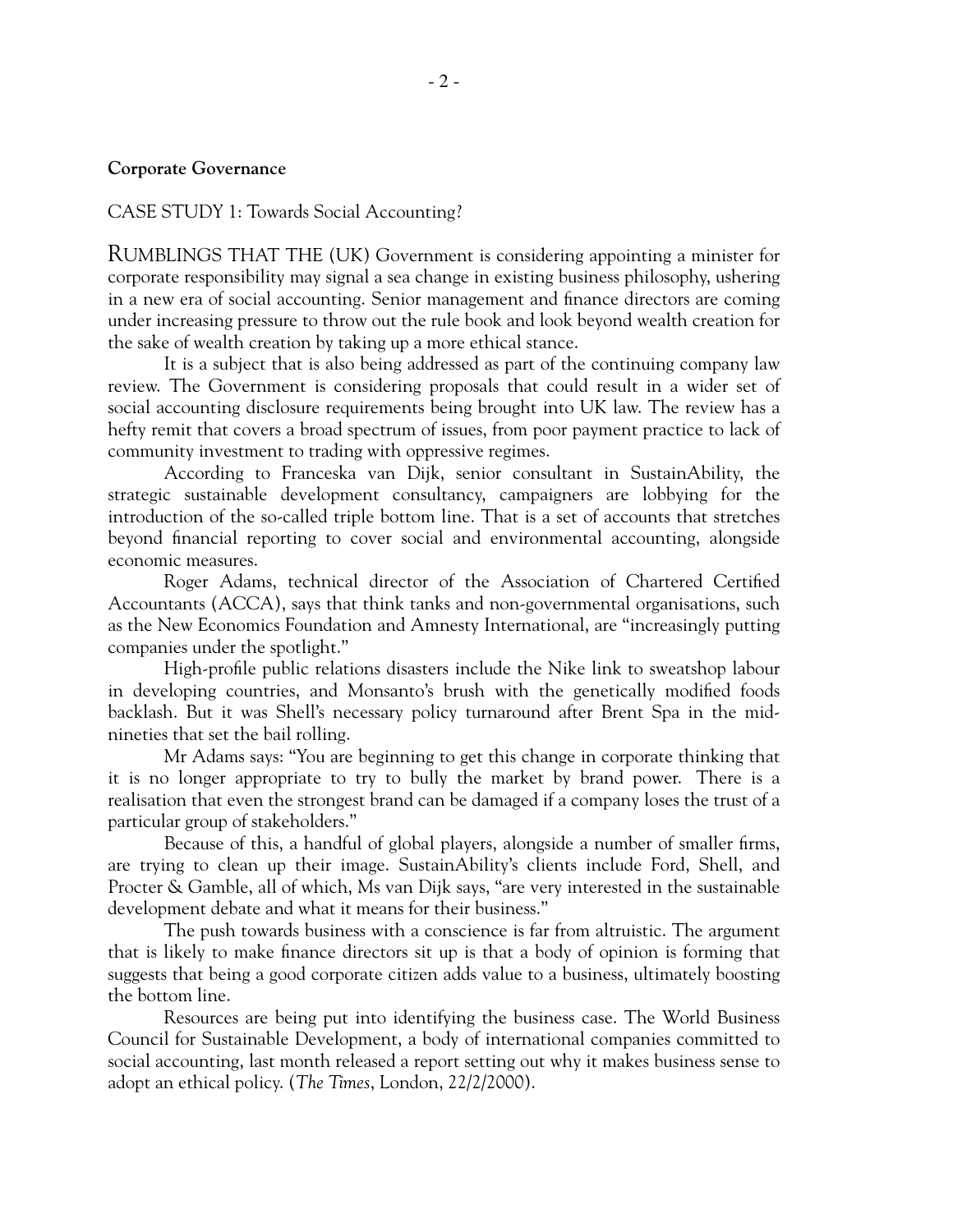# ISSUES:

- 1. What is the Triple Bottom Line? If it costs more for the firm (as it will) to produce a TBL report, how can this expenditure be justified to shareholders? To stakeholders?
- 2. Do you think that using the above case as an example firms are acting ethically if their actions are purely prompted by financial concerns, but are likely to produce socially desirable results?

Other Questions:

- 1. What are the reasons behind the increasing interest in the practice of corporate governance? Explain.
- 2. Do you think that there can be a "best practice" corporate governance model? Explain.
- 3. "A stakeholder in an organisation is any group or individual who can affect or is affected by the achievement of an organization's objectives." Critically discuss this definition.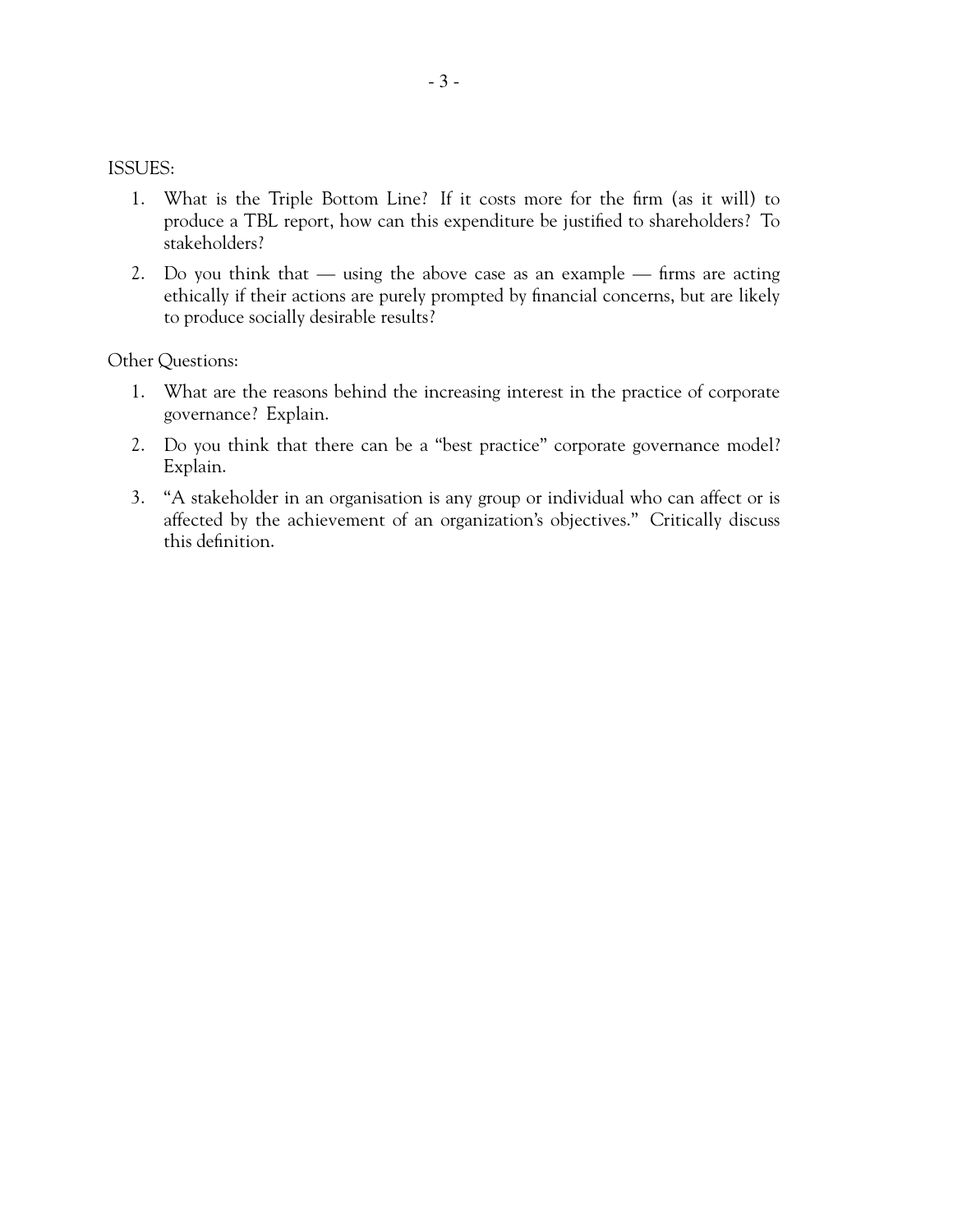#### **Social Partnerships**

CASE STUDY 2: Partnership Agreements: Daimler-Chrysler South Africa

DURING THE APARTHEID ERA, South Africa had a closed economy, characterized by high levels of state intervention. Shielded by high protective tariff walls, and assisted by state incentives, a significant motor industry developed, moving beyond the mere assembly of knockdown kits to the manufacture of complete vehicles containing a large proportion of locally manufactured components. During the apartheid years, the company, then known as Daimler-Benz South Africa, gained a reputation for superior wage levels when compared to the rest of the South African motor industry and significant levels of social outreach expenditure, ranging from funding for sports activities to the beautification of the physical environment around the firm's East London manufacturing plant. Critics charged that this represented little more than "guilt money", given the firm's refusal to join North American motor firms that had disinvested from South Africa as a means of protesting against apartheid — and the fact that at various stages, it supplied truck components ultimately used by the South African military. The firm was also plagued by high levels of workplace militancy, culminating in a protracted strike/factory occupation that took place in 1990. The striking workers were opposed to the introduction of centralized bargaining in the motor industry, given that the firm offered considerably better conditions of service than other employers in the industry. The factory occupation was opposed by a significant component of the workforce, however, and the strikers were dismissed as a result of their actions.

The ending of apartheid also brought with it the phasing out of protective tariffs and reduced levels of state intervention in the economy; in response to pressure from global financial institutions, the ruling African National Congress's economic policies are largely neo-liberal in character. In the case of the motor industry, however, an imaginative deal between the government and the main players in the industry has resulted in the phased reduction of tariff barriers. Manufacturers can now import components in return for an equal value of exports. This has led to several motor manufacturers gearing up production for the world markets; Daimler-Benz South Africa (now known as Daimler-Chrysler South Africa) concentrating on exports of C-class motor cars. But export contracts were contingent on meeting rigorous cost, productivity and quality criteria set by the parent company.

This led to management negotiating a partnership agreement, a deal being reached in mid-2001. To management, this agreement was primarily aimed at ensuring high quality and timely deliveries following the winning of major export orders. The incentive plan would enable workers to take home up to 23½ weeks' extra wages a year. The deals also allowed for draws for consumer goods, participation in the draws being contingent on high levels of attendance. But shortly after the deal was struck, a major nation-wide strike broke out across the South African motor industry, over wages. The strike was characterized by bitter exchanges between Daimler-Chrysler management and union officials as to what a partnership deal was really about. To managers, the strike was a violation of the spirit of the deal; to the union, the deal was simply a limited trade-off,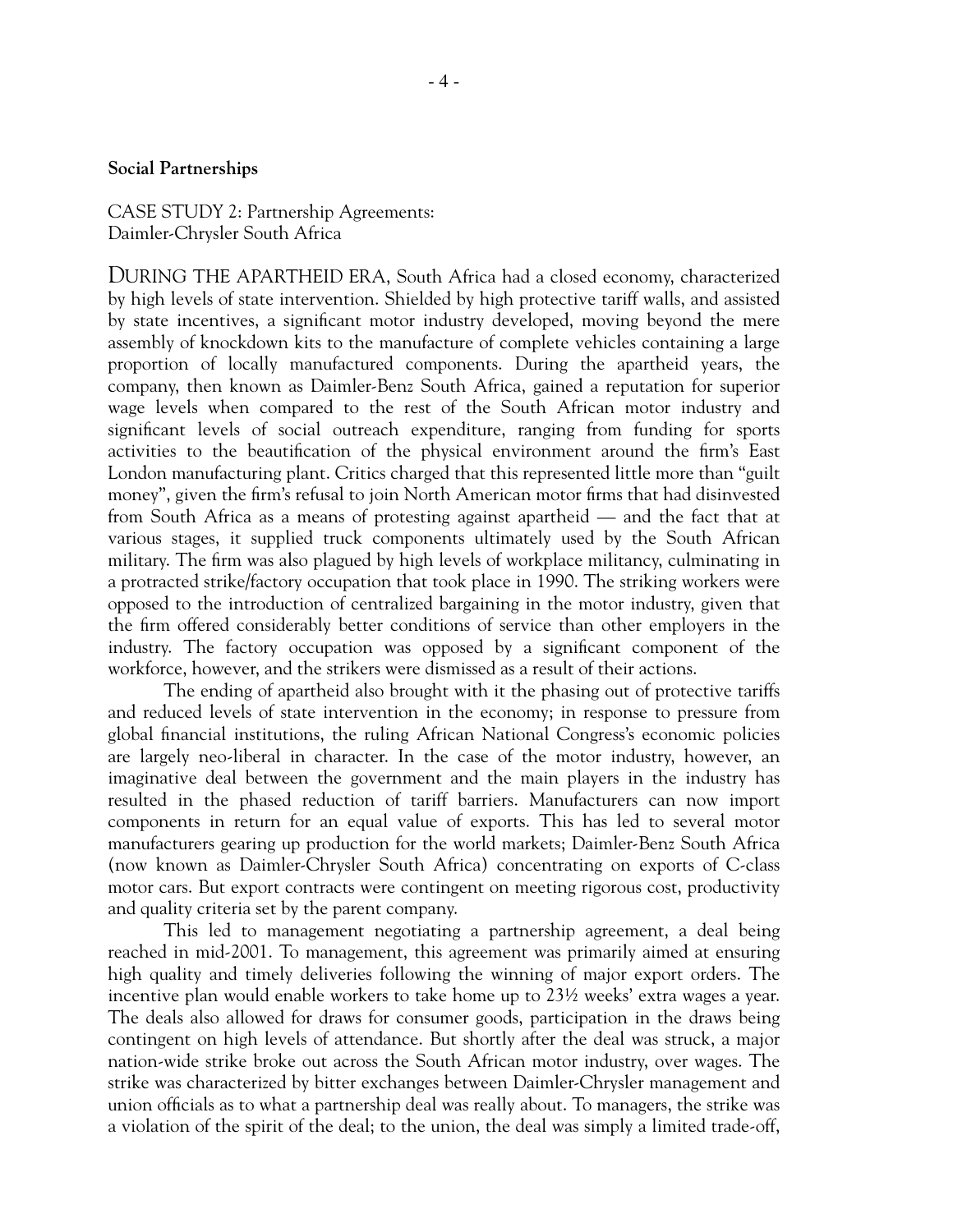which did not free management from their obligation to pay a "living wage." Eventually, the strike was resolved through a pay compromise.

This dispute highlighted the fact that partnership agreements do not necessarily reflect the main parties sharing basic goals and values.

ISSUES: Do you think that modern social partnerships represent a reflection of more ethical managerial strategies or simply a tool for enhancing profits? In other words, are they simply there to ensure greater productivity, or should they represent the outcome of genuine concessions and trade-offs and explicitly aim to ensure greater fairness at the workplace and/or within wider society?

Other Questions:

1. What, do you think, consitutes "social partnerships?" Explain.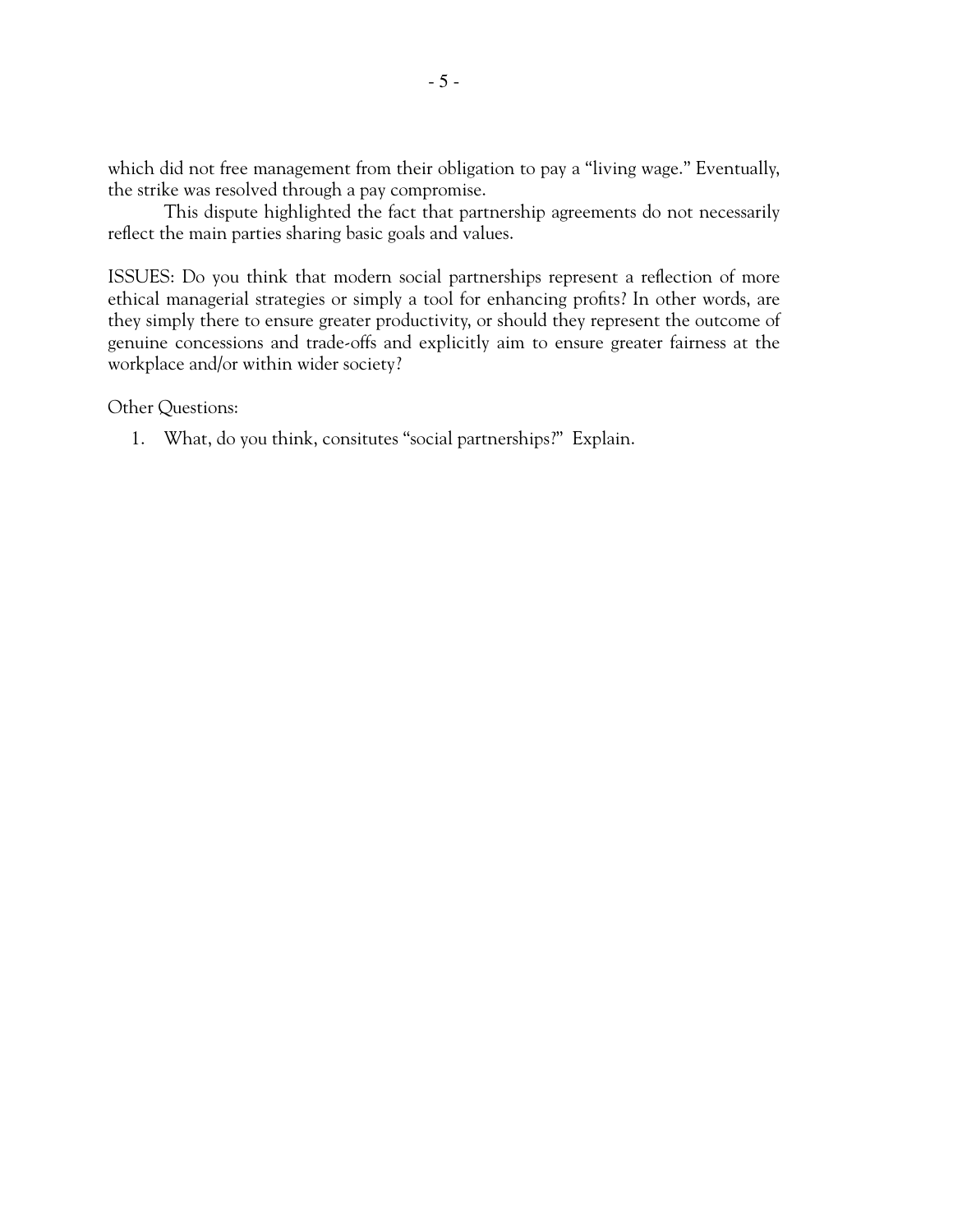#### **Environmental Issues**

CASE STUDY 3: British money fuels circle of debt and destruction

*Big UK banks put in millions*

*by* Paul Brown and John Aglionby in Jakarta Tuesday, June 26, 2001 *The Guardian*

ASIAN PULP AND PAPER (APP) is caught in a vicious circle. Because it has used relatively cheap timber culled from the rainforests, it has been able to undercut competitors and so depress the global paper market.

But now it finds itself with huge debts, in part caused by this depressed market. It is having to service the deficit by driving up production — and cutting down more trees. When all the Indonesian forests are gone, there could be a world paper shortage and spiralling prices.

APP has international debts of £8.5bn, and its share price plummeted from £5 to 8p before dealing was suspended. Normally, bankruptcy would quickly follow this situation, but a financial conjuring trick by the Indonesian government has kept APP afloat.

The government took over the local bank to which APP owed most money, making it the preferential creditor. Investors would get little or nothing if they forced the company into bankruptcy.

As a result APP can go on cutting forests until it runs out of trees. According to *Science* magazine: "If the current state of resource anarchy continues, the lowland forests of the Sundra shelf, the richest forests on earth, will be destroyed by 2005 in Sumatra."

Prominent in the destruction is the APP subsidiary Indah Kiat, the vast paper and pulp plant which is accused of getting large quantities of cheap timber supplies by clear cutting tropical rainforest.

One Indah Kiat supervisor told the *Guardian*: "There's no hurry to use more sustainable wood because that's more expensive to process. So we are using tropical hardwood and not asking too many questions about how legal it is."

British investors are among those who have ploughed money into APP. NatWest led a syndicate to provide £50m for companies within the APP group, and its current lending remains at £7m. A Friends of the Earth report, *Paper Tiger: Hidden Dragons*, claims that Barclays arranged a £430m loan in September 1990. The bank has refused to comment. Legal and General has holdings worth £120,000 in Indah Kiat and another subsidiary, Tjiwi Kimia, but is to review them. London-based Newton Investment Management is reported to be the 19th biggest shareholder in APP, with stock worth £1.4m — it refused to comment.

Ed Matthew, Friends of the Earth forests campaigner, said APP's trouble "would never have reached this stage if international investors had not put money into the company so it could go on building bigger plants. This led to them clear cutting even more rainforest, so flooding the market with cheap paper. Because the paper is so cheap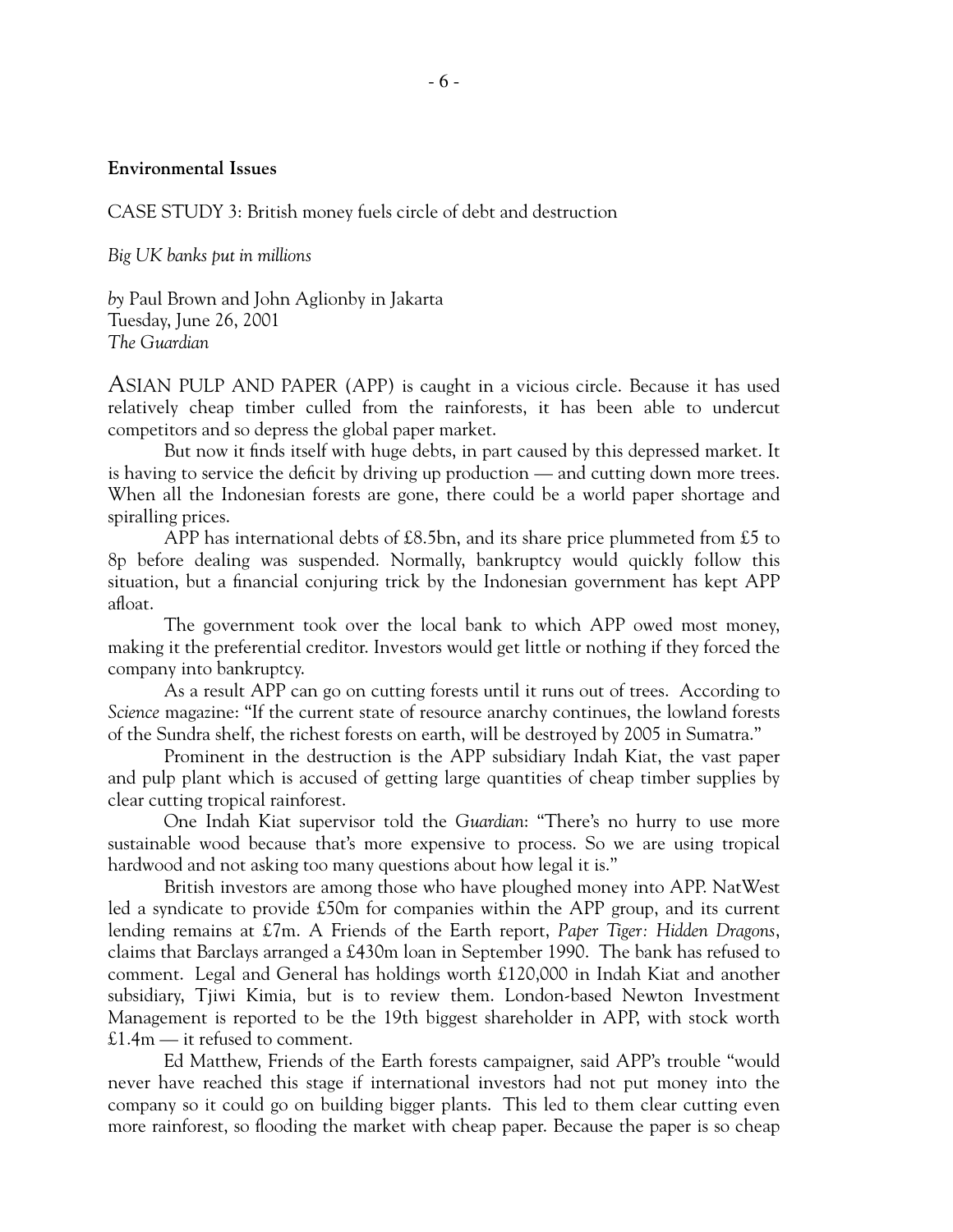the company has not been able to pay its debts, creating a vicious circle of more destruction and more debt."

Guardian Unlimited © Guardian Newspapers Limited 2003

(In February 2004, APP released their "sustainability action plan," detailing their commitment to the environment and the community.)

ISSUES: The above case raises a range of key questions. First, how accountable should financial institutions be for the range of actions of their customers: should banks lend money when it is evident that such money may be used to support palpably unethical activities? Second, would a more hardline approach by the banks at this stage — if prompted solely by the parlous financial state of APP — be devoid of moral worth?

Other Questions:

- 1. Why should firms take environmental issues seriously? Explain.
- 2. Should there be more to corporate environmental responsibility than the desire to secure long-term profits? Explain.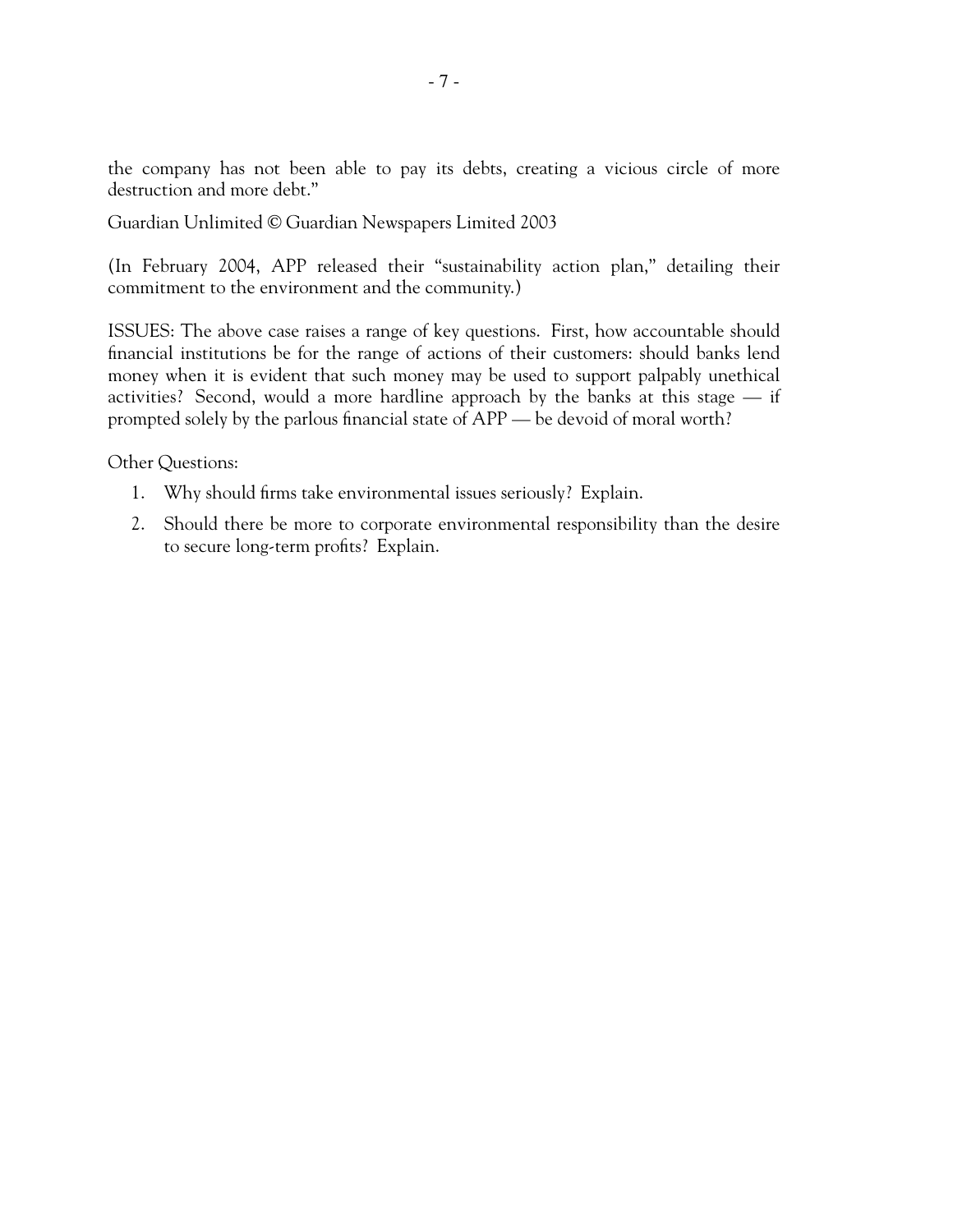# **Ethics in a Globalizing World**

CASE STUDY 4: Oil Concessions in Angola: Pushing the Limits of Ethical Behaviour?

THE SOUTH AFRICAN STATE of Angola has been wracked by a bloody civil war for over 25 years. Most of the Angolan oil industry is located in shallow-water reserves offshore, safely removed from the activities of the rebel UNITA movement. But advances in oil extraction technology have opened the way for the exploitation of vast deep-water (1500 to 5000 feet below sea level) and ultra-deep-water reserves (5000 and 7000 feet). Current oil production is 750 000 barrels a day, although this is likely to rise substantially in the future.

Angola's offshore oil is particularly attractive owing to a desire by international firms to diversify supplies away from the Middle East and geological factors. Angolan seismic data makes it relatively easy for firms to accurately target their drilling, with a success rate of 60−70 per cent, as opposed to a world average of only 10 per cent.

The oil industry is jointly run by foreign firms, and the state oil firm, Sonangol. There has been intensive competition between Western petrochemical companies for exploitation rights on recently identified ultra-deep-water blocks. There is little doubt that US firms are at a substantial disadvantage vis-á-vis a number of European firms on account of more rigorous US anti-bribery legislation.

The bulk of oil revenue is diverted through secret defence accounts, ostensibly in the interests of national security, although this has created considerable opportunities for the expropriation of oil revenue by a notoriously voracious state elite. Given the diversion of oil revenues into the personal accounts of senior government officials, on the military and to service foreign debt, only some 7 per cent of the annual budget was devoted to public expenditure by 1998.

The aggressive jockeying among Western petrochemical firms for Angolan concessions, and controversies surrounding the payment of signature bonuses, led to renewed questions being asked about the role of other petrochemicals firms in Angola in the aftermath of the Angolagate scandal. The latter implicated several senior government officials and oil firms in a complex illegal arms, oil and debt deal.

In Angola, a number of petrochemical companies — including TotalElfFina, BP and Chevron — have been making substantial donations to the official Social Bonus Fund. The secretive manner in which these donations is being spent has led the newsletter, *Africa Confidential*, to charge that the social spending of oil companies in Angola could become "another vehicle for (extending) credit to the Angolan elite" (*Africa Confidential* 15/9/2000).

ISSUES: Do you think that oil firms should invest in Angola at all, and what is ethically acceptable in the current scramble for ultra-deep-water concessions? Should companies enquire too closely into the business of charitable concerns that are favoured by, or have close links to undoubtedly corrupt governments that are in the position to grant lucrative concessions? Third, there is the perennial "free rider" problem: there is little doubt that any oil firm that withdraws from Angola will soon be replaced by other, less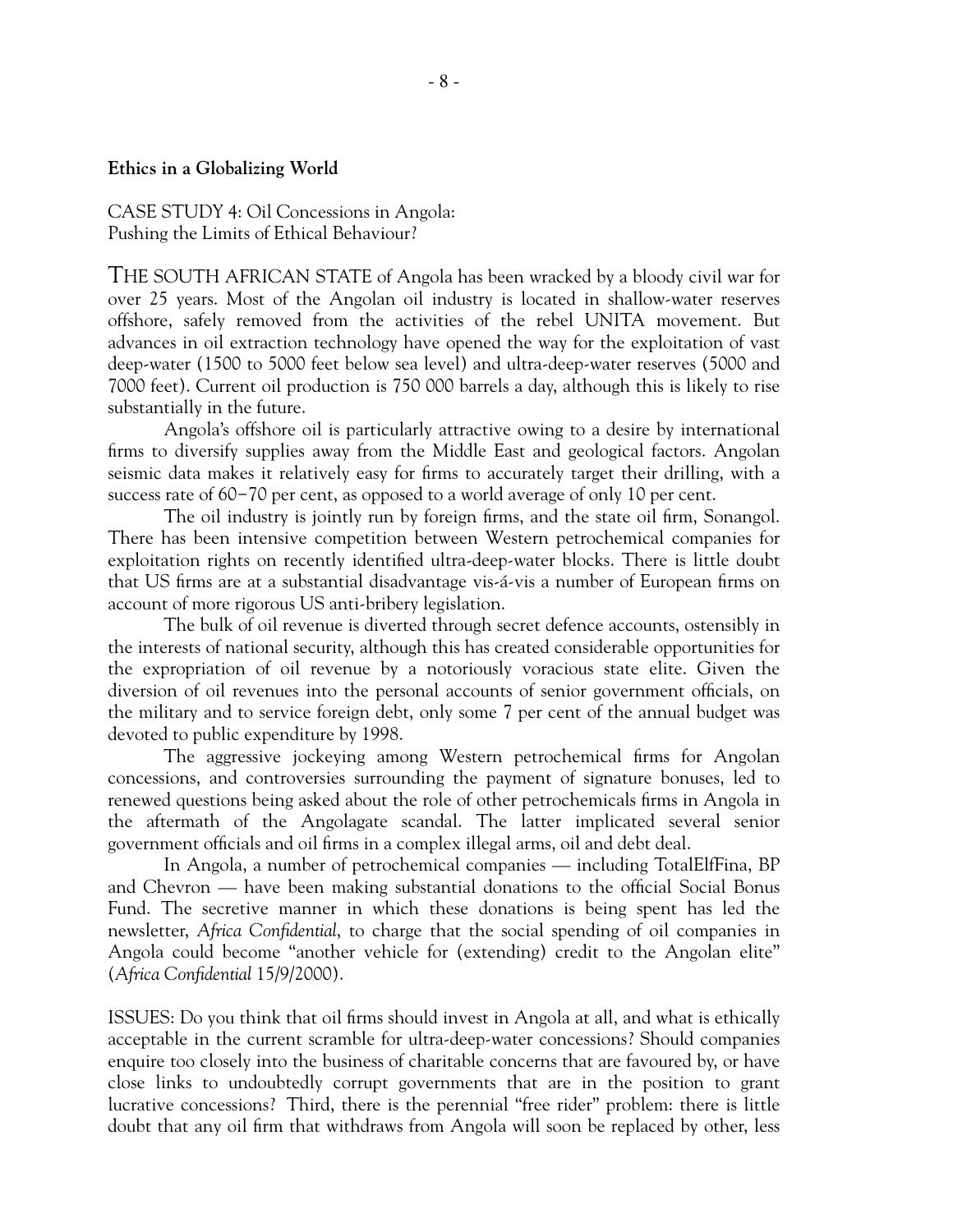principled, entrants. Should this, in any way, affect the decisions oil companies must make in dealing with the Angolan state elite?

Other Questions:

- 1. What do you understand by the concept of globalization? Does this process pose any specific ethical dilemmas for firms? Explain.
- 2. Introduce the principal ethical challenges most likely to confront a transnational corporation.
- 3. What do you understand by the concept of "fair trade?" Should this affect how firms do business in the developing world?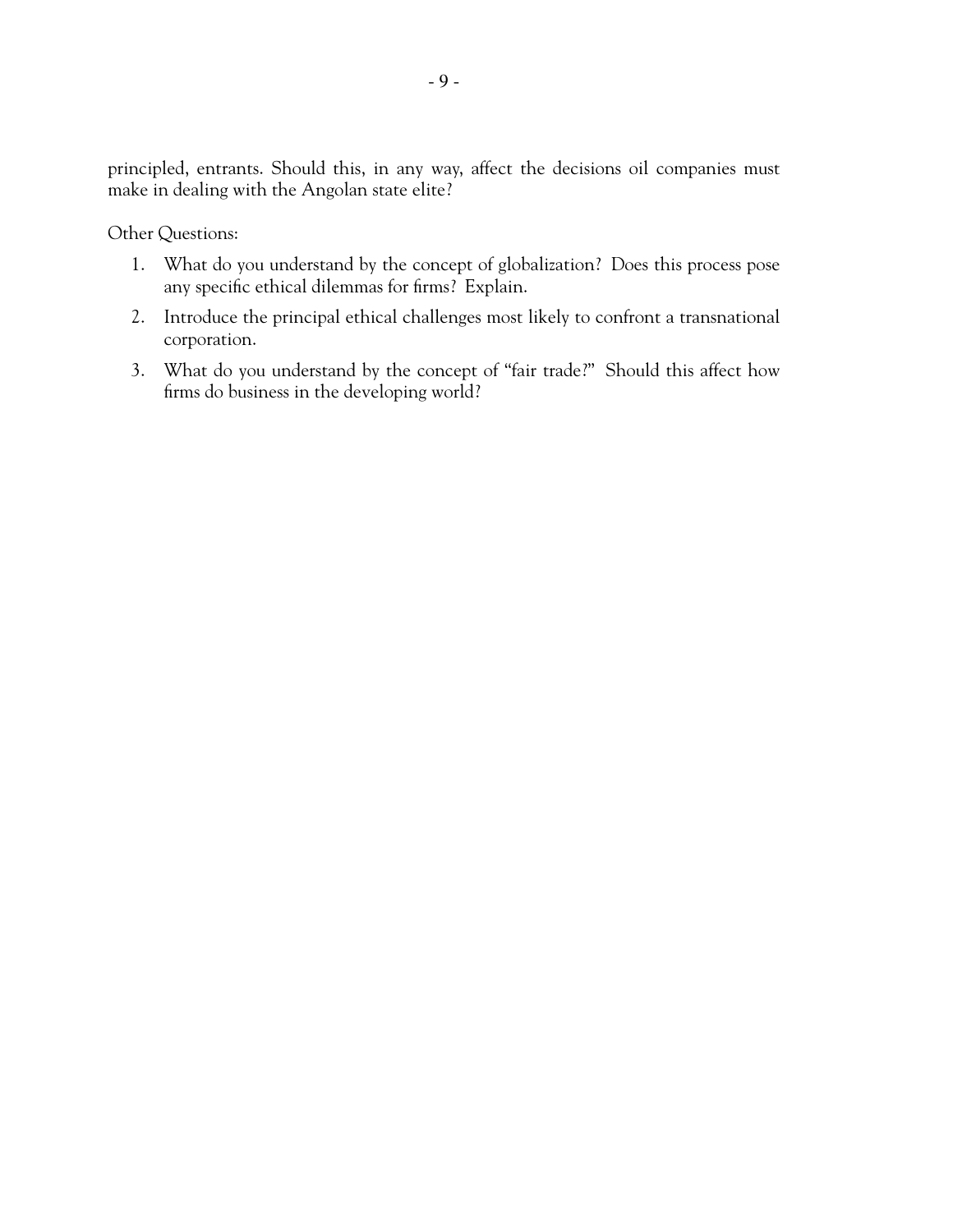#### **Ethics and Human Resource Management**

# CASE STUDY 5: Redundancies in a Cold Climate

A RECESSION, IF IT COMES, will be very different from the last — if you work in the service sector. Redundancy payouts in the media, IT and banking sectors are coming in well above statutory minimums, and mass culls of certain grades of staff, common in the downsizing phenomenon of the early '90s, are out. But in Britain's two-tier economy, manufacturing remains the poor relation when the axe falls on workers.

An example of how the service sector is laying off workers comes from the business-magazine division of Reed Elsevier, which publishes titles such as *Farmers Weekly* and *Caterer & Hotelkeeper*.

It has identified five jobs on its motor magazines that it says must go. It says it is now making strenuous efforts to find the people affected jobs on other titles. If that fails, it pays a month's salary for each year worked as part of what it describes as a generous redundancy package. Editorial staff can also expect to receive three months' notice pay.

A spokesman for the company says: "The downturn hit without warning and like most other publishers we have battened down the hatches. But there has always been a generous redundancy package at Reed and we have not seen any reason to change that."

Bradford & Bingley this week said it wanted to cut 500 clerical jobs and create some 200 jobs for financial advisers. But the bank insisted it would ensure that most of the job losses would be voluntary and was keen to encourage existing staff to retrain as financial advisers.

The day before B&B's announcement, Japanese electronics firm Fujitsu said it planned to cut 900 jobs. A spokesman said he expected all the jobs to go through natural wastage, mostly through its DMR manufacturing facility rather than its CL software and services subsidiary. "Providing IT services is a people business and it is sensible to keep staff on in this area. It is much harder to recruit good staff than it is to retain them."

Simon Webley, a policy adviser at the Institute for Business Ethics, which is funded by about 60 major firms, says the need to keep employees happy through the bad times is important, or they abandon ship when the good times return. "Changes in the law have also pushed companies to behave better," he says. "The changes have signalled that companies cannot just say 'you're out, mate' without considering the consequences."

But not everyone — particularly in manufacturing — will be treated with dignity and respect when the job they do is no longer deemed essential by their company.

Peter Booth, national organiser for manufacturing at the Transport & General Union, says little has changed in the way companies in his sector have handled staff relations. He believes manufacturing companies have been largely untouched by the enlightened attitude adopted in other sectors. Most firms pay the minimum one week's pay for each year worked and give only the minimum notice period.

"Things haven't changed significantly in my day-to-day work. Many conpanies, especially global companies with subsidiaries in the UK, are dealing with huge overcapacity in their markets and they react by cutting jobs," he says.

"In the rest of the EU, there are restrictions on withdrawing from a manufacturing facility. The company must draw up a social plan and get agreement with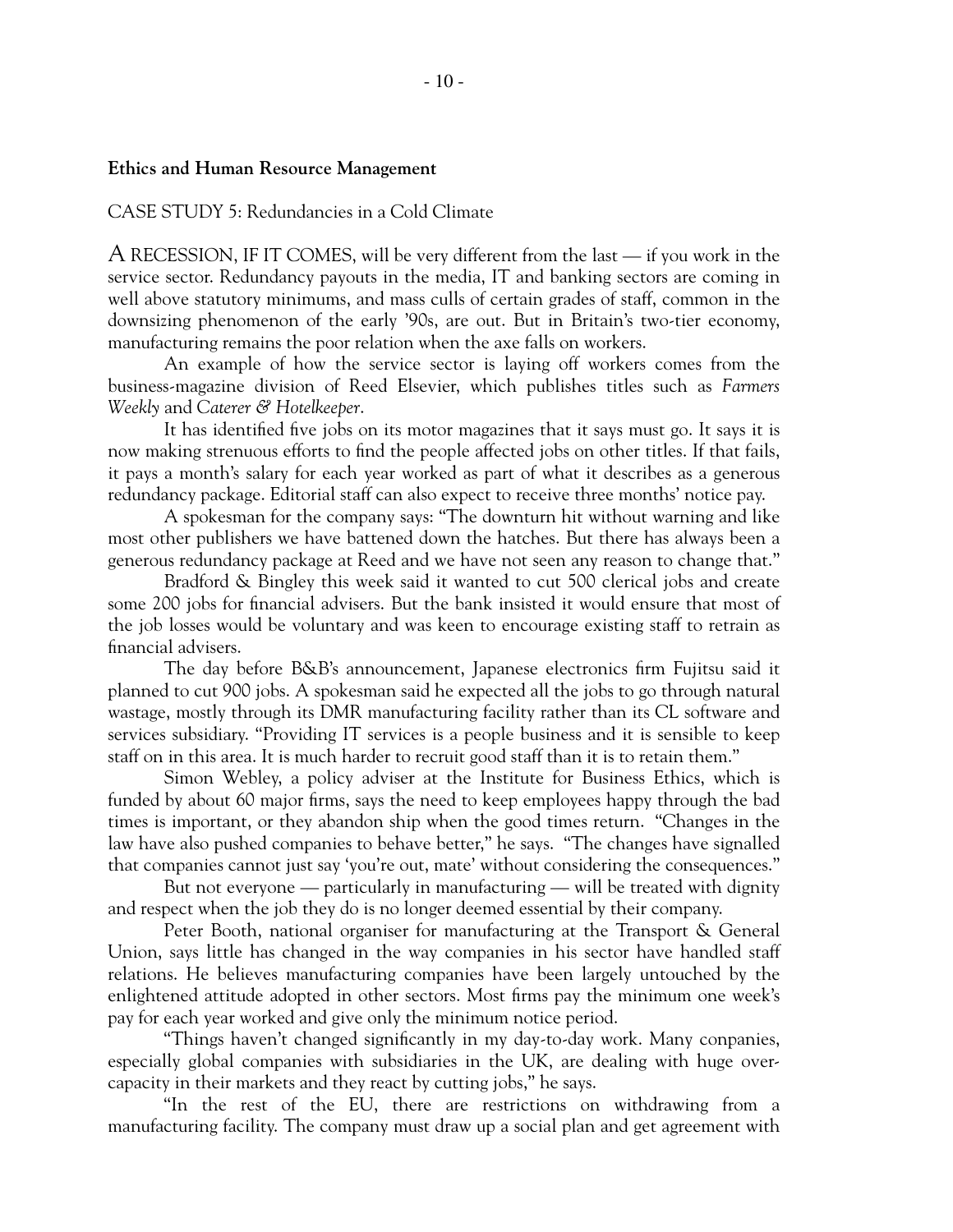the local council. The council will also want to know if attempts were made to find another buyer. None of this is incorporated into UK law."

"Look at Marks & Spencer. The cuts in stores and jobs it announced in Britain have happened. In France it was forced to go back and think again, and instead of the stores simply closing down, they are now up for sale with the prospect that there might be a buyer and the jobs saved."

Steel maker Corus shocked staff and unions when it told shareholders that 5000 jobs and several plants would close. It was a shoot-first, think-later policy that encapsulated the worst aspects of cutbacks in manufacturing.

Yet the threat of an appearance at an industrial tribunal for breaching laws incorporated from EU directives has persuaded many employers that being nice pays.

Meriel Schindler, head of employment law at solicitors Withers, says investment banks in the City of London are a case in point. Many instituted job freezes at the beginning of the year. Then came job cuts. The hardest hit have been staff at subsidiaries of the giant US banks such as Merrill Lynch and Goldman Sachs.

But the banks have tried to stop themselves from over-reacting to what could be a brief downturn in work. Many have adopted voluntary redundancy programmes. Others have paid staff more than they were expecting in severance pay. Several have done both.

Public relations companies and firms of headhunters have been hit by budget cuts in the City and, in Ms Schindler's experience, have mostly approached the prospect of job cuts in the same way: "The companies we come into contact with are starting to deal with the situation with more caution and more sensitivity. It is fair to say that every human resources department knows that unfairly dismissing someone is no longer a cheap way to get rid of them."

A survey by consultant Penna Sanders and Sidney goes some way to supporting the idea that employers have improved. More than a third (37%) agreed that employers have a more responsible attitude towards redundancy. Only a fifth disagreed.

The sensitivity and caution are largely borne of fear that a redundancy programme will end up as an acrimonious court case.

Staff have for some time been able to claim that their redundancy is, in fact, unfair dismissal. But until three years ago the most compensation someone could win was £11,000. Few people bothered to complain, given the paltry sums on offer. The Labour government increased the figure to £50,000. It now stands at £51,000.

The number of complaints has trebled in the last three years to 130,000, which The Confederation of British Industry (CBI) says shows the new laws have gone too far. This week it claimed employment tribunals, many of them concerned with cases of unfair dismissal following a redundancy programme, will cost businesses £633m in 2001, up from £426m in 1999.

Digby Jones, director general of the CBI, said employers were seeing their consultation and dispute procedures bypassed by employees who went straight to tribunals to win compensation payments: "In too many cases the tribunal system is the solution of first resort rather than last resort. That is bad for employers but it is also bad for employees who face a stressful court case and often find themselves out of a job or in lower paying work," he says.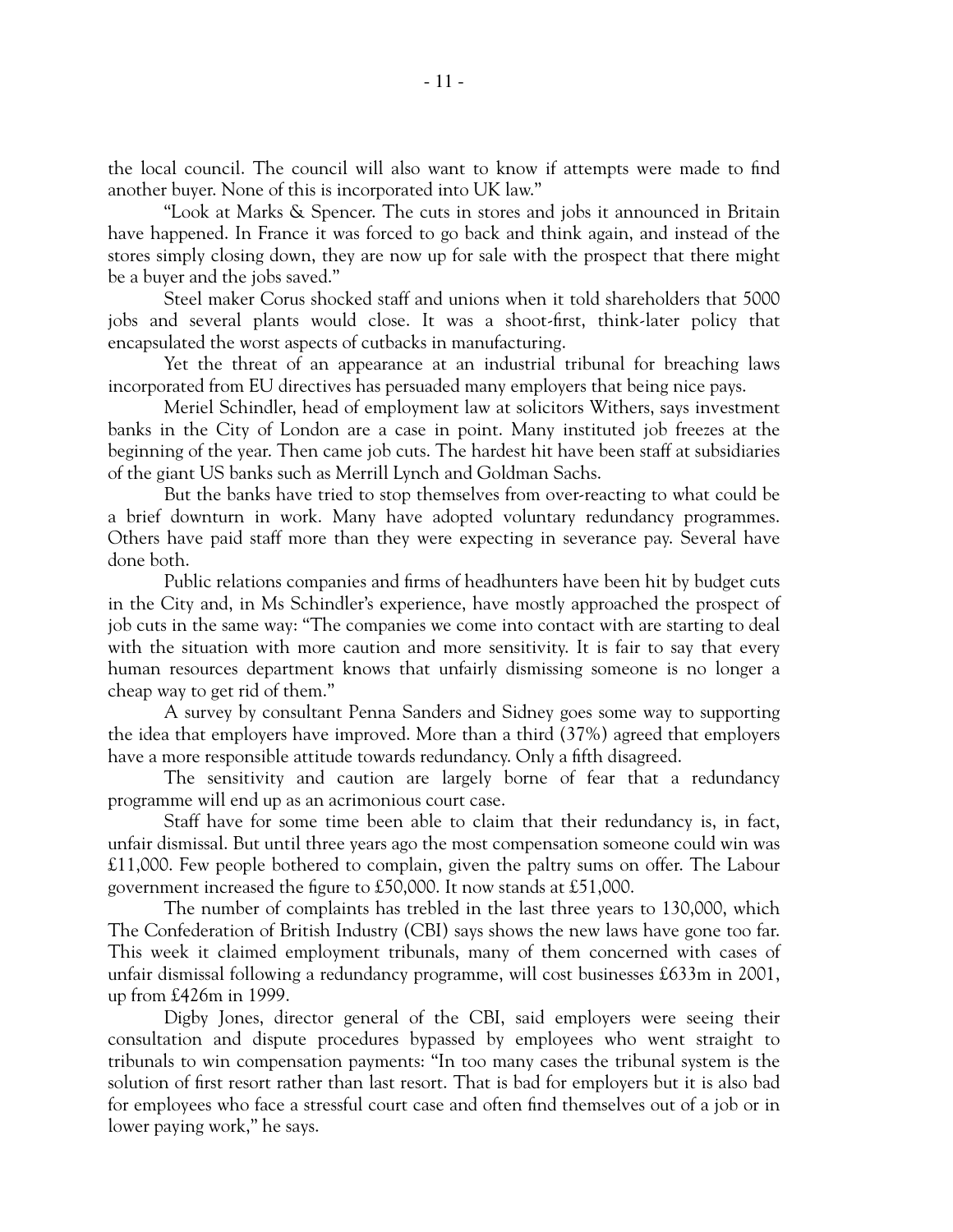The Trades Union Council said many firms involved in disputes had failed to draw up procedures that allow someone to complain. Small firms are the most likely to ignore procedures and even laws when they announce redundancies, though many laws only apply to larger companies.

Worst off are the workers at companies which go bust rather than slimming down. When the receivers march in, they only pay the legal minimum redundancy and there is no chance of ex-gratia payments to soften the blow.

Another tactic is to worsen employees' terms and conditions to avoid redundancy. Workers at car-maker Rover, for example, have seen their pay cut and their pension entitlements reduced in order to keep the firm solvent. While in this case it was openly negotiated with the workforce, many other firms use it as a tactic to cut costs in a downturn regardless of their financial position.

Mr Booth says one firm in North Wales asked its staff for cuts in pay, holidays and a host of other entitlements. The workforce refused to agree. They were locked out of the factory and after the legal consultation period was over they were all sacked. These are extreme examples, but they show that while service industries that count people as their key resource are being fairer, many manufacturers still consider their staff a commodity to be used and abused.

Perhaps they should take heed of a growing trend in the US, where firms that have treated staff like they would steal paperclips have reported a huge growth in sabotage by those made redundant. Emailing a computer virus or three to their former employer is a particularly popular pastime among disgruntled sacked staff. That's another reason to use redundancy as a last resort. (*The Guardian*, London, 25/8/2001)

ISSUES: In your opinion, what is the best way to deal with "over-capacity" when firms face a slow down? Do you think it is right to continuously adjust and readjust employment policies to market downturns by hiring-firing and rehiring tactics?

Other Questions:

- 1. "Contemporary human resource management (HRM) accords too little attention to ethical questions." Critically discuss this statement.
- 2. What do you think the principal objectives of an ethical code of conduct governing HRM should be?
- 3. What, do you think, are the principal ethical challenges facing the practice of HRM? Explain.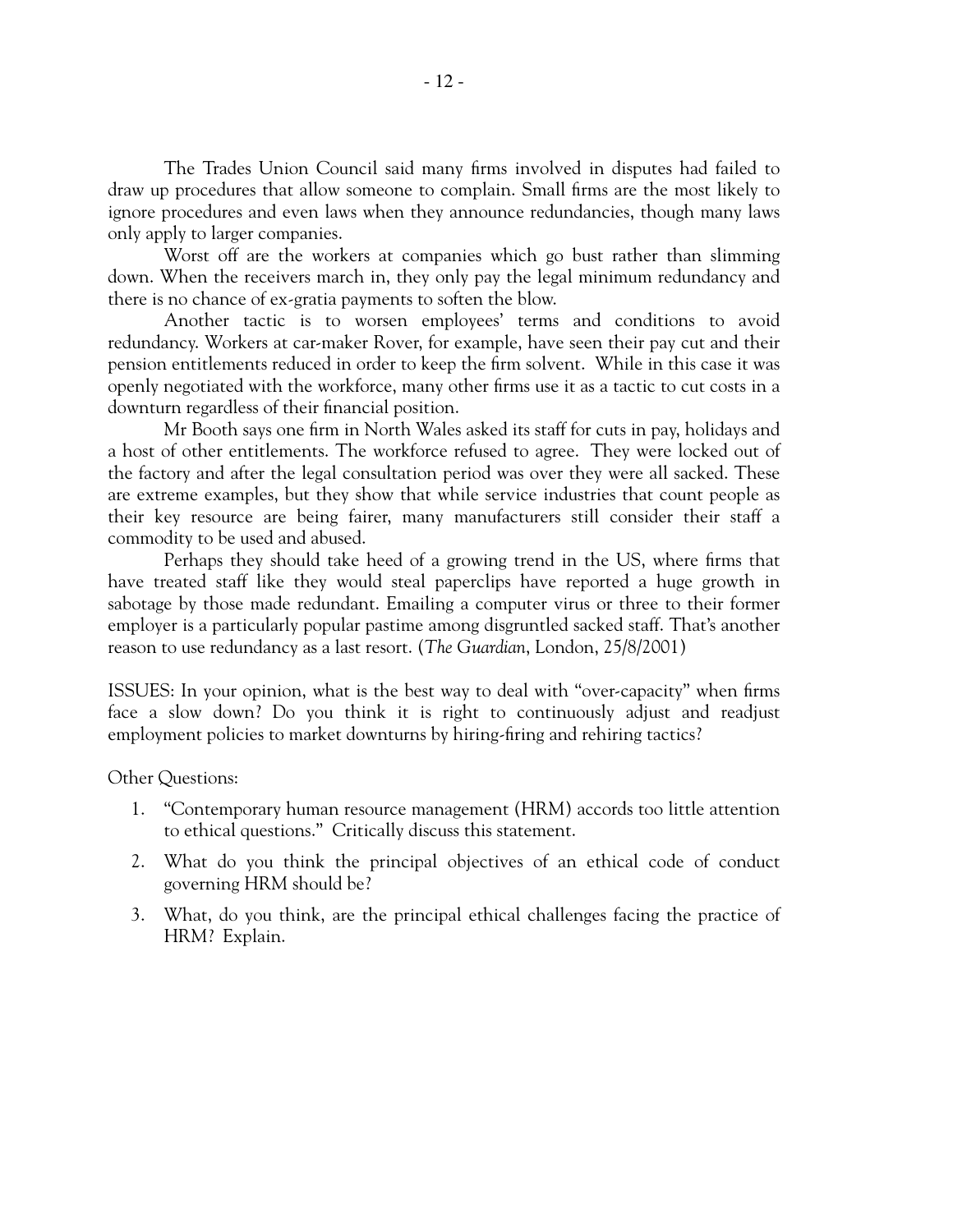# **Ethics, Accounting, and Finance**

CASE STUDY 6: Monitoring Financial and Social Conduct

THE CO-OPERATIVE BANK (in the UK) has long been regarded as outside the mainstream when it comes to deciding to whom it will lend and how it will conduct its business. Now it has updated its ethical policy in a move that it believes will keep the bank at the forefront of the issue until well into the next century.

Simon Williams, the bank's head of corporate affairs, says the review, announced at the turn of the year, was an essential part of ensuring that the Co-op's policy "echoes developments in society at large".

He adds: "We are committed to regularly consulting our customers on the details of our ethical stance. After all, it is their money in the bank. New ethical concerns arise from time to time, and if they involve a question of finance or banking, they will be put before our customers. We then adopt a stance on these issues if our account holders mandate us to do so."

The biggest change to the policy involves extending the bank's ecological commitments to business activities considered unsustainable. As a result, the bank will not invest in companies whose core activity relies on the extraction or production of fossil fuels, the manufacture of unnatural chemicals or the "unsustainable harvest of natural resources." Revisions have also been made to the stance on the arms trade, human rights and trade and social involvement.

In particular, the bank is seeking to use its influence in the development of the "social economy" through assisting co-operatives, credit unions and charities. Already 60 per cent of credit unions bank with the Co-op.

Other organisations are also promoting the importance of social and ethical accounting. In the autumn the New Economics Foundation published the "quality scoring framework," with the aim of allowing the comparison and evaluation of different approaches to social accountability. And this week the Institute of Social and Ethical Accountability hosts a conference on "the practice of social reporting for business."

The event, to be held at the Commonwealth Conference Centre in London on 19 January 2001, will include presentations from Paul Monaghan, partnership development manager at the Co-op, Chris Tuppen, social and environmental measurement manager at BT, and John Elkington, chairman of the SustainAbility consultancy.

The organisers say: "Business and corporate success can no longer be defined solely in terms of earnings, growth and the balance sheet as social and ethical responsibility has become both an individual necessity and an organisational requirement."

The Co-op is confident that it is in a good position to encourage those who do not see how matters are developing. "Every company needs a bank account and many need lines of finance. Therefore, a bank is in a strong position to decide whether to fund a business activity or not," says Mr Williams. (*The Independent*, London, 17/1/01).

ISSUES: What role, if any, do you think, banks have in ensuring ethical behaviour by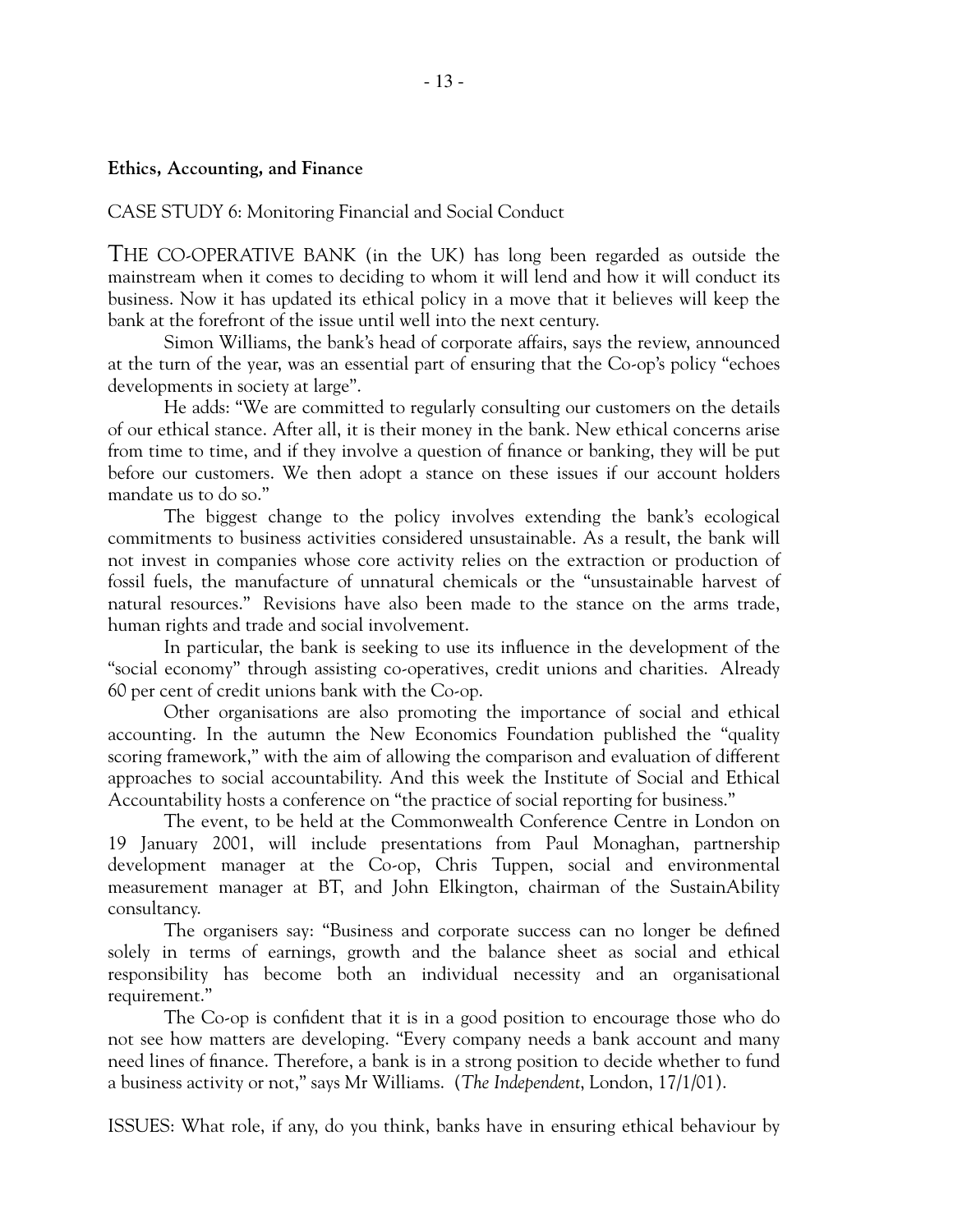their clients? And, should the definition of auditing be expanded to encompass not only the monitoring of financial procedures and conduct but also, social ones?

Other Questions:

- 1. "By branching out into consulting, accounting firms have hopelessly compromised the traditional role of the auditor." Critically discuss this statement.
- 2. "Creative accounting so-called is unethical and should face the strongest legal sanctions." Critically discuss this statement.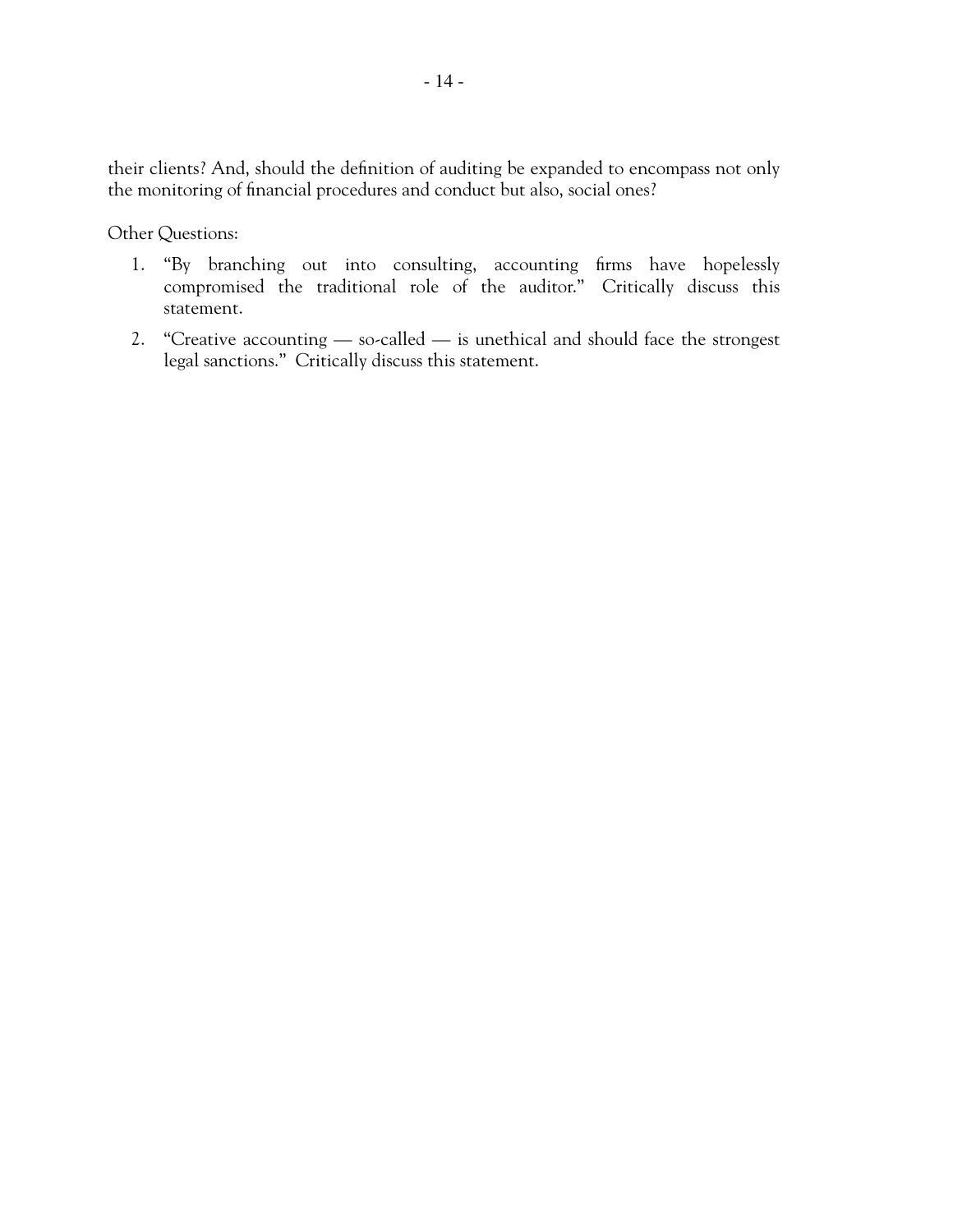## **Ethics and Supply Chain Management**

# CASE STUDIES 7: GM and Nike

A: GM'S Policy Covering Gifts, Entertainment, and Other Gratuities from Suppliers

BOTH AS A MATTER of sound procurement practice and basic business integrity, we at General Motors must make our purchase decisions solely on the basis of which suppliers offer General Motors the best value for the goods and services we need. We should avoid doing anything that suggests our purchase decisions may be influenced by any irrelevant or improper consideration whether illegal, such as a kickback or bribe, or technically legal, such as personal friendship, favors, gifts or entertainment.

Consequently, it is General Motors policy that no General Motors employee accept any gift, entertainment or other gratuity from any supplier to General Motors or bidder for General Motors business, including supplier units which are part of General Motors. This policy applies to all employees whether or not they are directly involved in purchasing activities.

There may be rare circumstances where to refuse a gift conceivably could be against General Motors' legitimate business interests, particularly in those countries where gift giving is simply an expected social courtesy and is not intended to corrupt or influence a particular purchase decision. There inevitably will be gray areas or situations where the applicability of this policy may not be immediately apparent. For example, very inexpensive mementoes, such as "logo" pens, cups, caps, or other similar items of nominal value, may be accepted subject to any more stringent policy which your business unit may adopt.

To help in interpreting this policy, several illustrations of its application to hypothetical fact situations are attached. In the final analysis, however, the best course is to decline any gift, entertainment or other gratuity from a supplier to General Motors. Any questionable situation should be discussed with your supervisor to determine how best to handle it. If there is a reason for you ever to accept a particular gift of any real value, it should be reported to your management and the gift always must be turned over to the Corporation for display, use or other appropriate disposition (Anonymous 1996).

## B: The Case of Nike

NIKE HAS MADE ENVIRONMENT performance a priority, reaching out beyond Nike-owned facilities to include manufacturing partners, suppliers and material vendors. In an effort to green its supply chain, in February 1993, the Nike Environmental Action Team (NEAT) arose out of Nike's efforts to coordinate specific environmental efforts around the world in the context of its business practices. NEAT's mission was to develop answers to the problems that Nike's business — and the sports industry as a whole poses to the environment. Nike actively seeks partnership with ecologically responsible suppliers who have made a commitment to sound business practices. Facilities not meeting Nike's environmental business standards are offered assistance through NEAT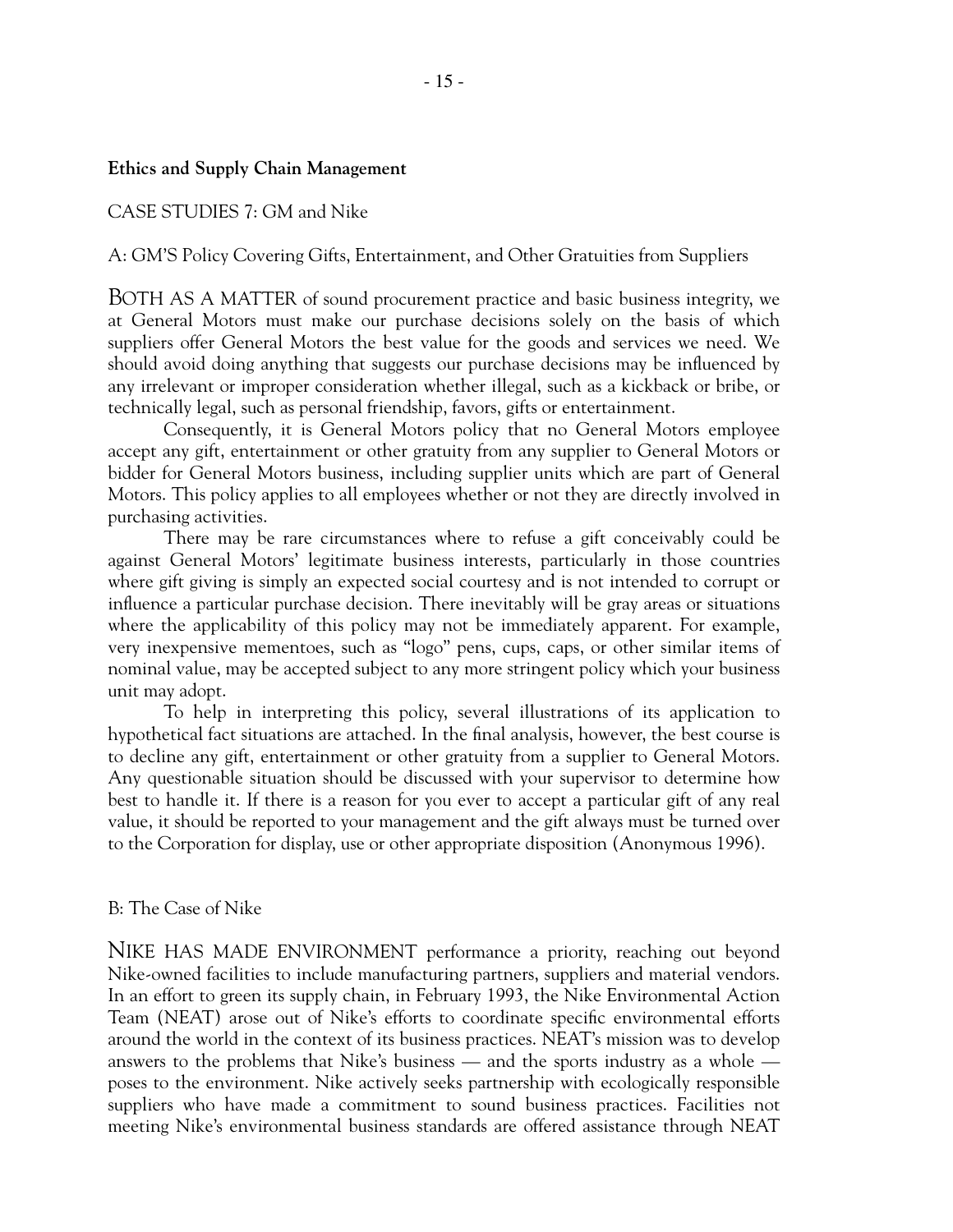representatives.

To help track its contractors' progress in reducing pollution, Nike supplies all chemical vendors, equipment suppliers and manufacturers with an educational programme which includes: an overview of Nike's objectives; its corporate environmental policy; a master substances list; legislation concerning products and packaging; executive summaries on all programmes so that factories/vendors know which programmes apply to them; a sustainability assessment; and labour practices programme information. In addition, Nike has developed a program for Management of Environmental Safety and Health (MESH) to help its manufacturing partners develop objectives and targets to reduce and eliminate environmental impacts.

Nike's objectives include its aim to:

- Integrate principles of sustainability into all major business decisions.
- Scrutinize its environmental impacts in its day-to-day operations and throughout every stage of the product life cycle.
- Design and develop product, materials and technologies according to the fundamental principles of sustainability.
- Promote Nike's practices throughout the supply chain and seek business partnerships with suppliers who operate in a manner consistent with Nike's values.
- Educate its employees, customers, and business partners to support its goal of achieving sustainability.
- Turn awareness into action by integrating environmental responsibility into job responsibility.

Nike's efforts have been emulated by many other leading firms operating in a wide range of different sectors, Ironically, despite evidence of good practice in the environmental area, Nike has had to contend with allegations that at least one key South East Asian subcontractor has made use of sweatshop labour.

# KEY QUESTIONS:

- 1. Do you think the dominant firm in a supply chair should be responsible for the ethical conduct of its suppliers? Give reasons for your answer.
- 2. Critically discuss General Motors' "Policy Governing Gifts, Entertainment and Gratuities from Suppliers" (see above). Do you think this policy does enough to ensure ethical conduct?
- 3. Can Nike's environmentally sound policies mean that the firm should be allowed greater leeway in its labour practices? Give reasons for your answer.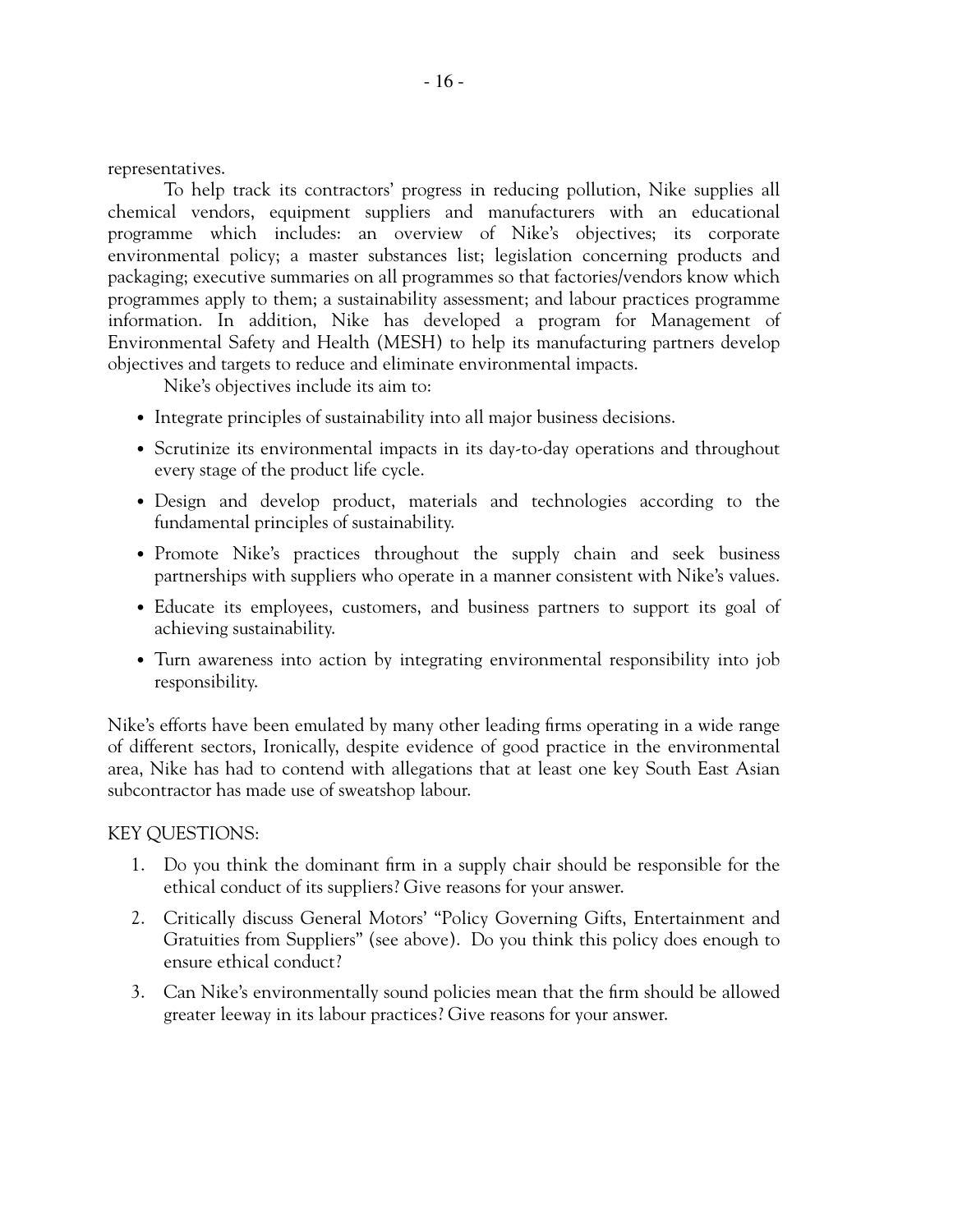# **Ethics and Marketing**

CASE STUDY 8: Becoming Respectable — the Case of Philip Morris

CIGARETTES KILL PEOPLE. Even the companies that make them now admit that. Indeed, Philip Morris, maker of the world's best-selling cigarette brand Marlboro, actually pointed out the "benefits" of killing people last week.

It commissioned a study for the Czech Republic that concluded that its government saved £21m in 1999 through not having to support, house and care for smokers who died prematurely from tobacco-related illnesses.

In spite of the rather twisted moral logic of such an argument, the initiative was just the latest example of Philip Morris' new strategy of openness and "responsibility." Earlier this month it emerged that the company was working with London advertising agency Doner Cardwell Hawkins to develop a European campaign positioning it as more socially responsible.

Typically, a senior Philip Morris spokesman denies all knowledge of the campaign, although he admits that DCH has been "doing some development work for  $\mathrm{us}$ ."

The agency won't discuss the brief, but it is understood that the tobacco giant is trying to emulate the \$100m-a-year campaign it has been running in the US that is trying to reposition Philip Morris for the 21st century. It concentrates on the range of public work and projects it funds using the endline: "Working to make a difference. The people of Philip Morris."

As part of its drive for respectability, Philip Morris is also keen to position itself as the world's biggest packaged goods company, rather than a tobacco baron. Although two-thirds of Philip Morris' \$80bn sales last year came from tobacco, its website makes great stock of the fact that its subsidiary Kraft is the world's second biggest food company and that it owns Miller, the second biggest brewer in the US.

Ironically, it seems it was this revelation that prompted pressure group Adbusters to place a powerful anti-Philip Morris ad in magazines such as *Harpers & Queen*. The ad pictures Kraft brands such as Maxwell House, Philadelphia and Shreddies, and the headline: "Why are you buying your food from a tobacco company?"

Philip Morris' new approach was crystallised in March when chairman and chief executive Geoffrey C. Bible launched a new mission statement to institutional investors: "To be the most responsible, effective and respected developer, manufacturer and marketer of consumer products, especially products intended for adults."

He said that only responsible manufacturers would have a role in shaping the industry's future and announced a strategy of "constructive engagement" with both government and pressure groups.

At the meeting, Bible even suggested that Philip Morris should work with the US government in regulating the tobacco industry, to which one share-holder quipped: "It's like the Ku Klux Klan helping develop civil rights laws."

But there is logic in this thinking. The holy grail for Philip Morris is to be seen as a credible business. It wants to validate tobacco — which is still a legal, taxed product alongside other "adult" drugs it makes, such as alcohol and coffee.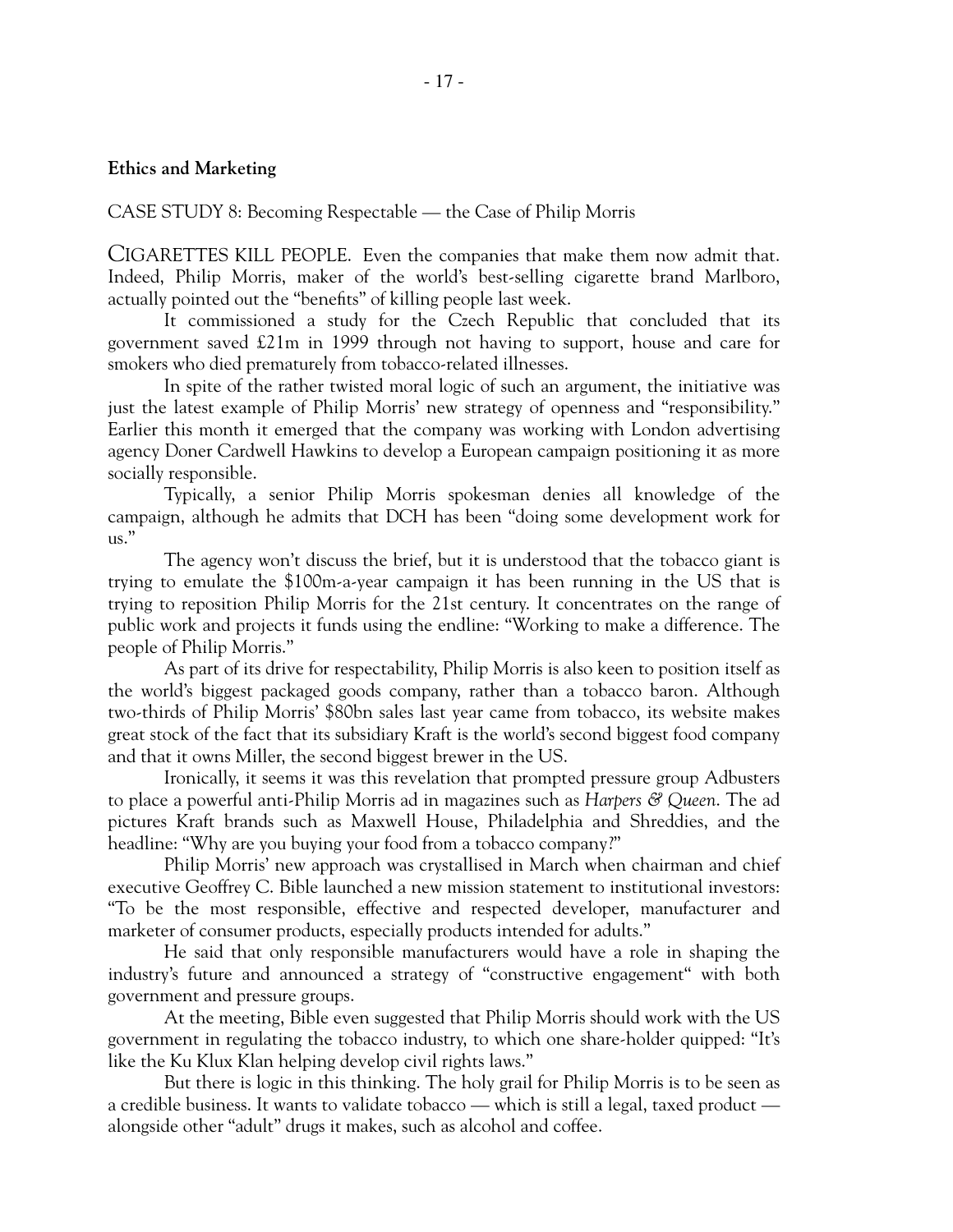"We're seeking to be more responsive to society," says David Davies, vicepresident for corporate affairs. "We will look at appropriate opportunities to communicate with societies generally about the values that we hold." (*Financial Times,* 24/7/2001).

ISSUES: Do you think that companies in controversial industries such as tobacco face advertising restrictions, even if they are not directly promoting their principal product, in this case, tobacco? Alternatively, does the sophisticated nature of Philip Morris's marketing strategies in the first world underscore the near impossibility of regulation in this area?

Other Questions:

- 1. What ethical issues are likely to intrude into the relationship between marketing managers and their customers?
- 2. Is a code of ethics sufficient to ensure fair play in marketing? Explain.
- 3. Introduce and critically discuss the concept of "green marketing."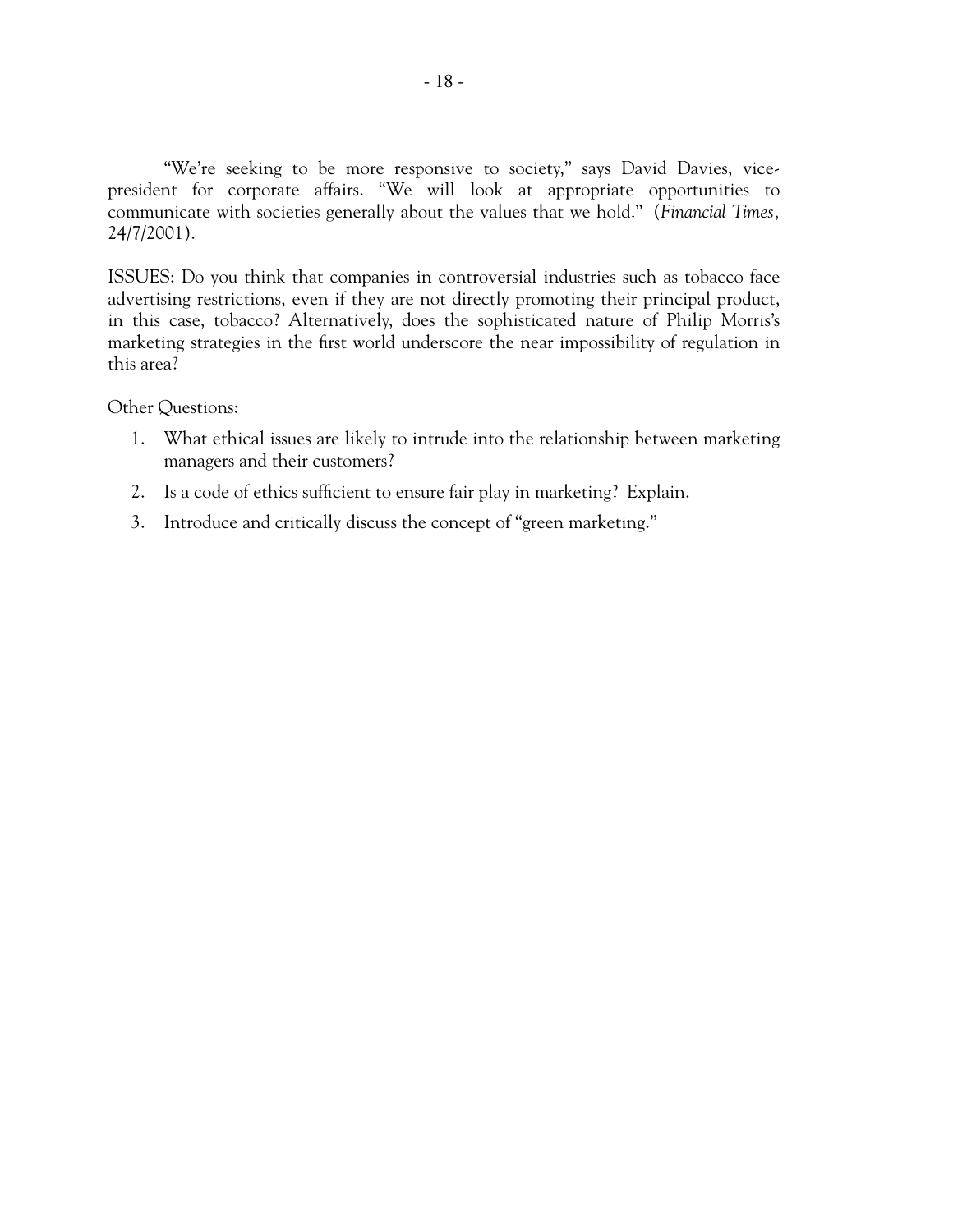**GEESLINDOME** 

# $\Box$  $H$  ( $H$ IM M

It was nearly 6pm when Mina Sitzky put down the phone in a state of anticipation. She had been told by the recruitment agency that she had got to the second interview stage for a great job. If she got it, it would be a real move upwards at last.

She realised it was some time since she had felt genuinely excited about her career prospects. She was in her mid-30s and working as the regional distribution manager for an independent grocery chain. Her early career had been spent in secretarial or administrative positions, but she had slogged her way through a parttime MBA - not an easy task when you are divorced with three school-age children.

On graduating, she had resigned from her secretarial position and taken her present job. Although not highly paid, it looked after the bills better than secretarial work did. It was close to home. allowed her some flexibility in her working hours, and gave her a chance to demonstrate and develop her skills.

Times were tough for the few independent companies in this industry, and it was virtually impossible to earn the performance bonuses she had hoped for. She had carned only one in the three years she had been there. And, of course, there wasn't much of a corporate ladder to climb, so she could not see herself advancing much beyond her present position. What's more, the grocery business was in many ways conventional. The chain of command reigned supreme. People stuck to their part of the business and did not share information much. If you had to, you took your problems to your boss.

 $\mathcal{L}_{\text{max}}$  , and  $\mathcal{L}_{\text{max}}$  , and  $\mathcal{L}_{\text{max}}$ 

Her boss was the company's state manager. He was considerably older, openly looking forward to retirement in five years or so, and did not believe in an open-door policy. Mina did not blame him for this. In this respect he merely echoed the culture of the rest of the company: you dealt with your own problems as far as possible. Moreover, he was often away at head-office meetings and, she felt sure, did not completely understand the new systems that she had brought in.

She got on better with a colleague at her own level, Tom Ploughman, an accountant and financial analyst. Tom shared her interest in improving the company's systems. They had shared a few gripes about how hard it was to get people to come around to new ways of thinking. Tom understood her frustrations because he also reported to the state manager. But Tom was basically a relaxed individual who thought it was usually easier to work around obstacles than to try changing everything.

Just when Mina was beginning to conclude that she had gone as far as she could in her job, she had a phone call from an MBA colleague who worked for a multinational pharmaceuticals company. He told her it was about to hire a distribution manager for a similar territory to the one she was working in now. The starting salary would be more than

40% higher than she was carning and, with bonuses, she could take her salary well into six figures. There would be a company-funded car for personal use as well.

Her colleague would like at least to mention her name to his company's head-hunting firm. Would she be interested? Somewhat startled, she hastily updated her CV. Sure enough, within a few days she was contacted by the recruiter and had a first interview.

So, things were moving quickly but quietly. The only person at her workplace she had told about the new job possibility was Tom, who had agreed to write a reference for her if he was asked.

The company put a high value on loyalty and Mina did not want to tell her boss until she had been offered the new job. Tom encouraged her. He was the best person to write about her abilities anyway. He knew much better than the boss did how her new systems worked and what improvements they had brought about. "Go for it," he had said. "There aren't really any comparable jobs they can offer you elsewhere in the company. And, let's face it, the prospects in the rest of the industry at the moment are pretty thin."

She was just collecting her things to go when she heard a tap on the door. She was surprised to see it was Jason Turner. He was juggling a bunch of folders and did not look happy. Jason was an administrative assistant in his early 20s who formally reported to Tom but also did some paperwork for Mina. She regarded him as a person who took his job rather casually and lived for the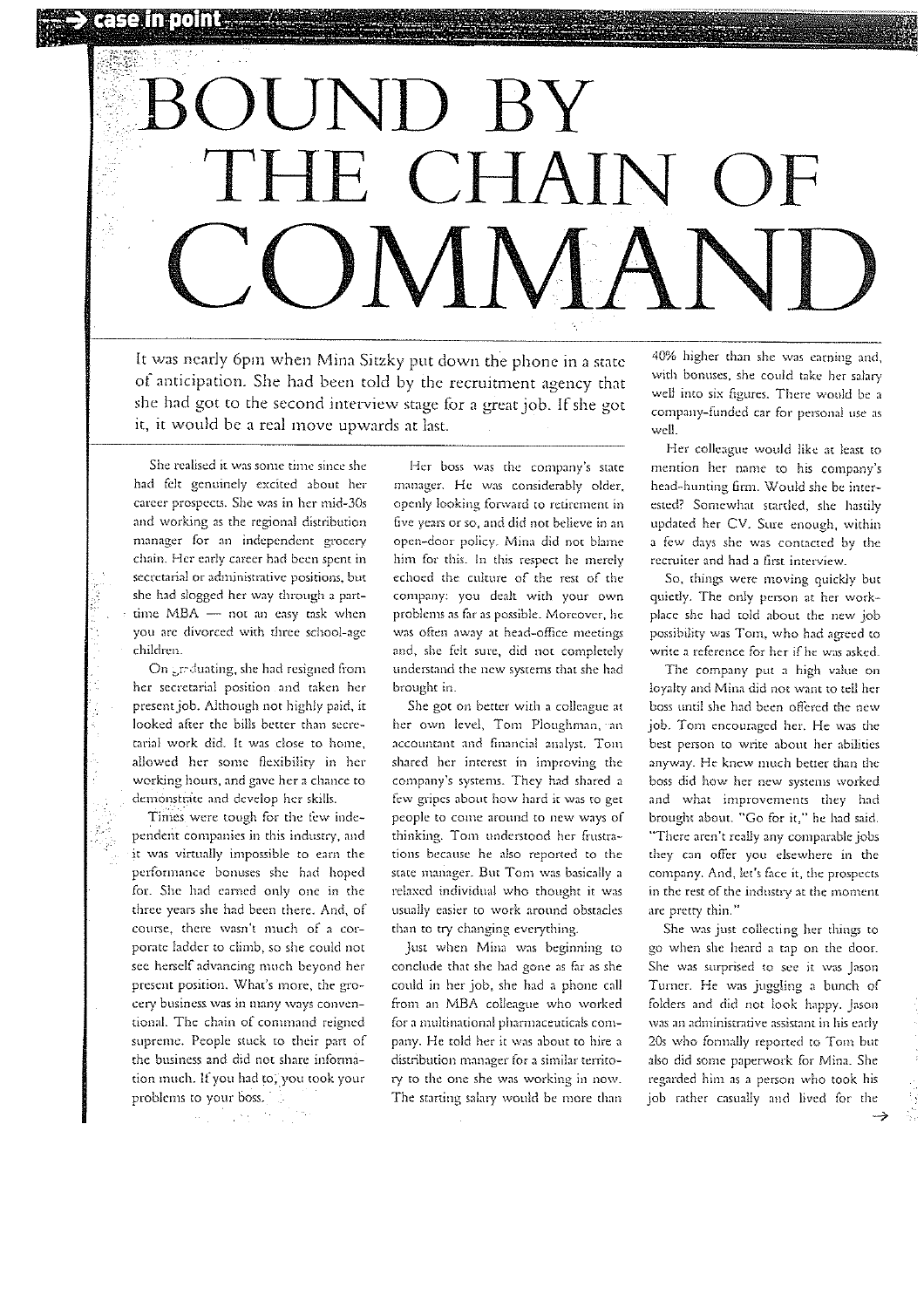

weekends. Certainly, it was unusual to see him working as late as 6pm. Even so, thinking of her own experience, she had ncouraged him to consider further andy, and lately he seemed to be taking her idea seriously.

"I know you're just going, but can I talk to you for a few minutes? There's something I need to discuss with you." he said. "It's about these reports. I just can't seem to get on top of them."

"Well, I don't see that I'm likely to be able to help you," she said. "That's really something for you and Tom - I mean Mr Ploughman - to figure out. If you really feel there is too much work for you to deal with, I'm sure he would be willing to talk about it with you."

"No, that's not what I meant," Jason said. "These are reports from a few months ago, not something I have to do now. The problem is that I think there's something weird about them. I went back to some original files just to see how I had entered something a while ago, and now I just feel sure the final reports are not quite right. There are expenses listed here that I never saw the paperwork for, but the cheques have

been signed anyway ..." He trailed off, looking awkward and worried. "It's not the first time I have had this feeling, but before, I just thought I had got it wrong. I don't really know how to say this, but I think there's something dodgy about some of those reports."

They talked some more and Mina briefly looked at the material Jason had brought with him. She did not understand the format of the reports; they were different from the warehousing reports she received regularly. In any case, the amounts Jason was concerned about were not large, about \$50 and \$70 here and there. The largest was only \$100. But they would add up to a large amount after a year or two.

It was true there was not much explanation attached to some of the entries, but perhaps that could be explained by the delays in implementing Tom's new systems. Tom had complained as often as she had about how long it took to establish something new in the company. There could be any number of other explanations for a few items that did not match or were not documented. She had never noticed anything irregular in the way that Tom handled the accounts in her part of the company, or her expenses. 148293

However, Mina was beginning to understand Jason's concern, and her own. You need to be pretty sure of yourself before you point out something that might amount to an accusation of dishonesty. Had Jason simply misunderstood something? And, to whom could Jason complain if the problem concerned his own boss? She knew why it would be difficult for him to bring the matter to the attention of the state manager. That would be bypassing the chain of command. In any case, the state manager was out of town and, as he had made clear to her, he preferred people to look after their own affairs.

She thought about what she knew about Tom. His healthy lifestyle did not seem to fit with supporting a hard drug habit or a gambling problem, and the small amounts of money involved did not seem to fit either. He owned a latemodel car and was paying off a townhouse; nothing his salary would not cover. He did not seem to be anxious about money.

She was tempted to tell Jason to relax and forget about it, but she could see that he was really concerned. He had come to her because she was interested in him and he felt that she would take him seriously, even if he was mistaken. In the end she suggested doing nothing for the moment and she would give it some thought. But as she drove home no inspiration came. She was aware that she could do nothing to look into the issue without Tom being aware that the query came from her. Of course, she had said nothing to Jason about how much her job hopes rested on Tom's good opinion during the next few days.

#### Questions

Does Mina have any obligations in a strictly legal sense? What ethical obligations does Mina have? What aspects of the organisation itself its structure, culture or systems seem to have contributed to the problem? What would you do if you were Mina?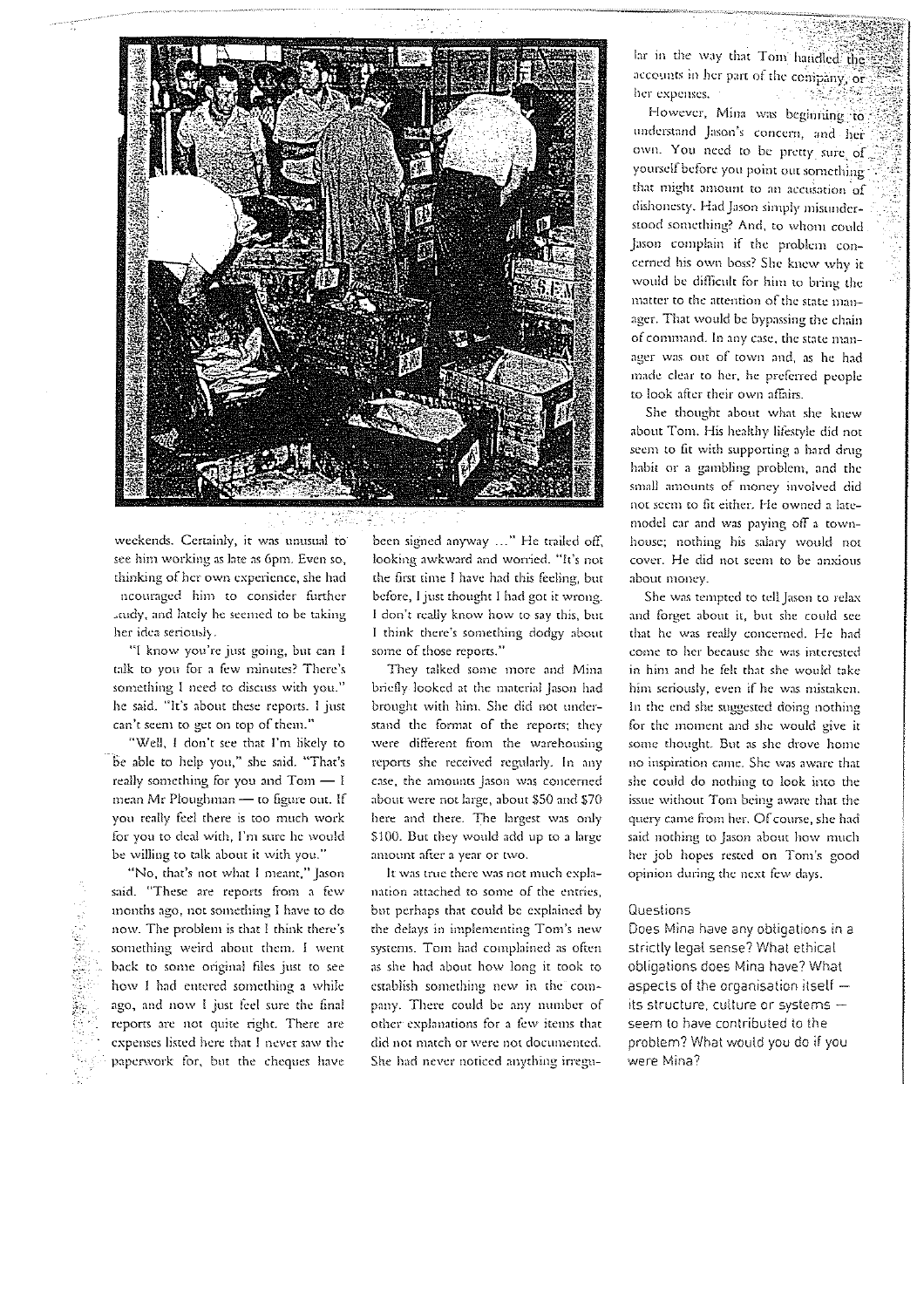# CASE STUDY 10:

#### **Brewed Awakening?**

# NYT, June 6, 2004 *By* ROB WALKER

#### *Fair Trade Coffee*

Producers of goods and services face a daunting range of potential ethical missteps: damaging the environment, outsourcing jobs, mistreating workers. But what about the ethics of Joe Consumer? Or, to take a particular case, a joe [coffee] consumer. Your morning cup of coffee happens to be an ideological battleground over the ethics of the global economy. The world-market price of coffee has fallen so low that, according to a nonprofit called TransFair USA, millions of third-world farmers are being crushed by unfair competition and cannot survive. Coffee sellers who buy beans at the cheapest price are simply following the ruthless logic of markets: if they pay more, they have to raise prices — and risk losing customers. But rather than agitate for some kind of international legislative solution, TransFair has devised a strategy that depends, ultimately, on consumer ethics.

The idea is that if you buy coffee — or other foodstuffs like tea, chocolate and fruit — with a "Fair Trade certified" label, you know that farmers at the other end of the consumption chain have been fairly compensated. Since 1999, when TransFair started its strategy, sales of such coffee, which can cost twice as much as Folger's, have grown from 2 million pounds to a projected 27 to 30 million pounds in 2004. TransFair's president, Paul Rice, is justifiably proud that thousands of small farmers are able "to put food on the table, to keep their families together" as a result.

Some people suggest, in fact, that consumer ethics are on the rise. In April, the consulting firm Wirthlin Worldwide put out a report noting that 82 percent of consumers it surveyed said that "corporate citizenship" has at least some influence on their buying decisions. Marc Gobe, a brand consultant and the author of a book called *Citizen Brand,* insists that a sea change is under way, partly because, he says, "We live in a society where everybody feels guilty."

Perhaps. But here's another way to look at it: the United States imported 2.8 billion pounds of coffee last year. Even if you just look at premium coffee, which TransFair says is a 500-million-pound market, Fair Trade accounts for only 5 or 6 percent of sales. This is not a supply problem; Rice says that farmers who are already certified could easily produce three times as much coffee as they do now, which would in turn attract more farmers — if the demand was there.

And that's just one product. How many Fair Trade buyers also stick to free-range chicken? How many eschew all clothes or electronics made in unsavory conditions abroad too? How many are, on top of that, "carbon neutral" (or even know what that means)? The answer is, obviously, a lot closer to 0 percent of all consumers than  $82$ percent.

In defense of the modern shopper, sorting out and taking sides on even a few issues would be a major undertaking. The Rocky Mountain Institute, a nonprofit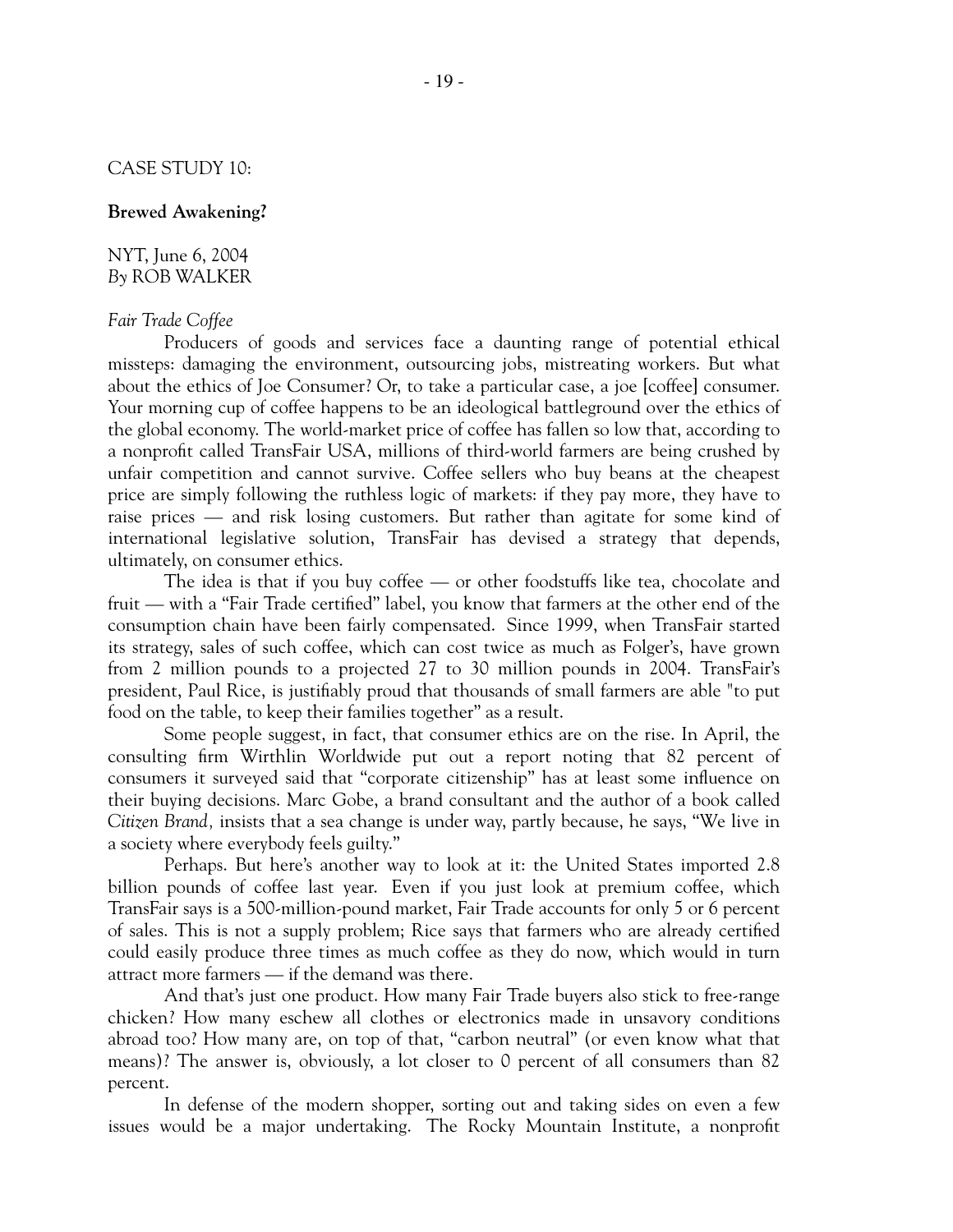consultancy, helps companies promote "sustainable consumption," which means pro ducing things in ways that take into account all the consequences to society and nature. But getting consumers to think systemically is not easy; more immediate issues price, for example — often guide day-to-day decisions.

Rice figures that only a small percentage of Fair Trade buyers are motivated primarily by a desire to do good, "even if it means a certain element of self-sacrifice." If Fair Trade goes mainstream, he says, it will be because of the larger group that wants great-tasting coffee and food but doesn't want "to feel as if they're contributing to someone's misery." Gobe makes a similar point when he notes companies boosting sales by, say, supporting breast-cancer research. "We want to do good, but we don't want to get out of the house," Gobe explains. "A brand can help us feel good — if you buy this yogurt, you don't have to make any other effort. You just buy it."

So that's it? We just buy ourselves some ethics? This seems to let us off the hook a little too easily. Yet Rice is optimistic. Maybe opting for the Fair Trade version of an everyday purchase is a first step. Consumers, he says, are a "sleeping giant" that could reconfigure markets by dint of their demands — if they would only wake up and smell the coffee.

# ISSUES:

As a consumer, would a "Fair Trade" label influence your purchases? If a wholesale firm could source, say, only 40% of its coffee from TransFair, should it bother to separate its sales into two brands (one "fair trade," the other not)? Is buying from suppliers such as TransFair — and labelling appropriately — the end of any responsibility by wholesalers or retailers? Is TransFair a cop-out for retailers?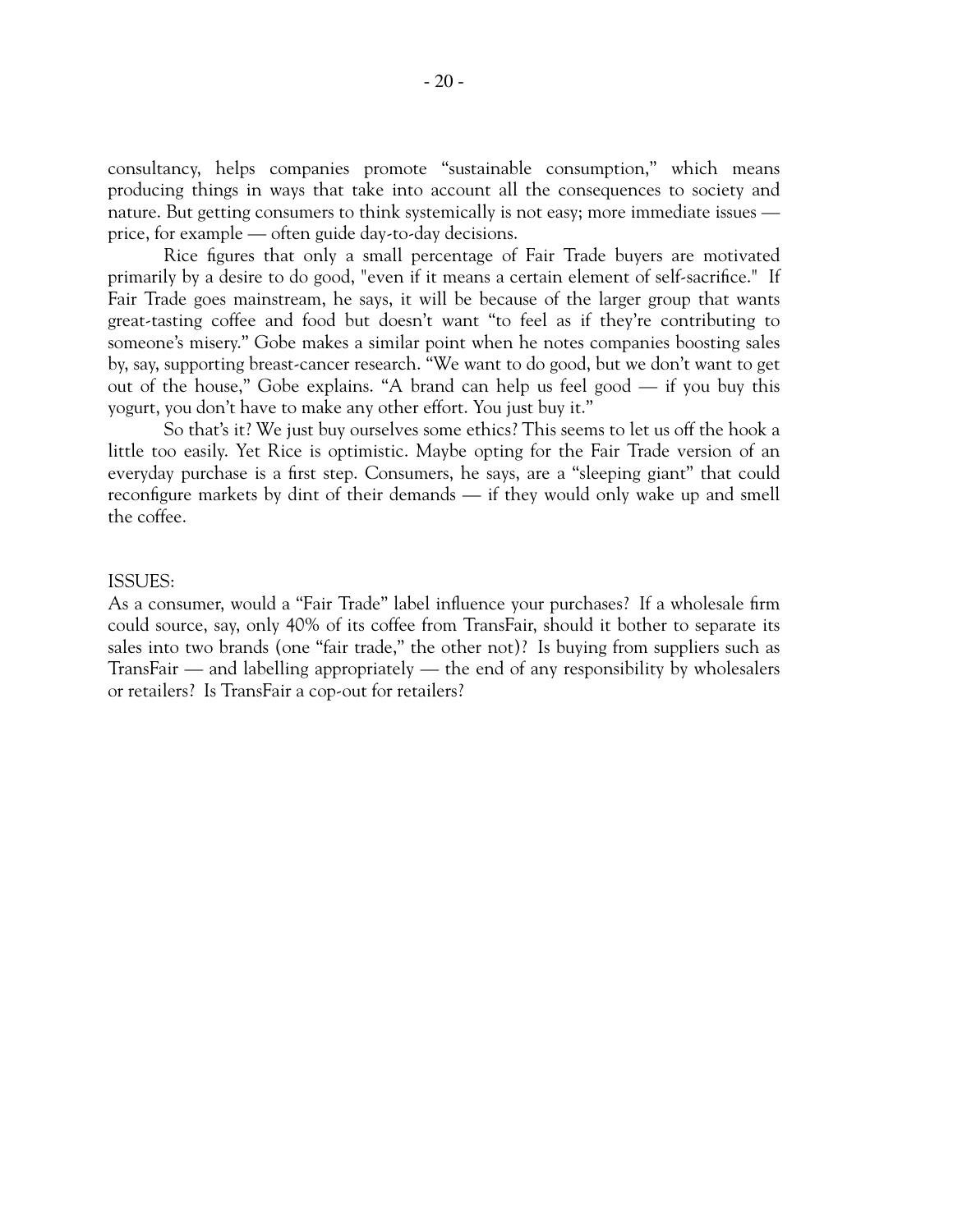# CASE STUDY 11: **Retailers and the Environment**

**Environmental Activists Build Unlikely Alliances With Big U.S. Retailers — Protests Lead Home Depot to Improve Forestry Practices in Chile, Indonesia — An Accord Takes Root in Atlanta**

*By* Jim Carlton

6 August 2004 *The Wall Street Journal Europe*

CONCEPCION, Chile — High on a ridge above this coastal city stands a forest of ancient araucaria trees, bending in the wind. Native forests like this one, once in constant danger of being razed, now are more likely to remain undisturbed.

Their unlikely protector: Home Depot Inc.

The world's largest retailer of lumber, Home Depot buys almost 10% of Chile's annual wood exports. Most of the lumber comes from tree farms of nonnative radiata pine and eucalyptus that the Chilean lumber industry planted on denuded land, including in places where large swaths of native forest had been clear-cut or burned down.

In the past few years, Home Depot has begun lobbying governments and loggers to stop overcutting forests from Asia and Africa to the Americas. In Chile, Home Depot recently brokered a pact to deter landowners from converting native forests into the very kind of tree farms on which the retailer depends.

Home Depot is part of a growing rapprochement between American corporations and the global activists who traditionally clashed with them. In 1999, environmental groups organized protests against the company, charging it was failing to ensure that its wood didn't come from endangered forests. Activists picketed dozens of Home Depot stores, hung banners at its corporate headquarters in Atlanta and protested outside shareholder meetings.

Home Depot was afraid the protests might lead to a consumer backlash and sliding sales. It had already started an internal push to follow better environmental practices. So the company agreed to stop using products from endangered forests. It created a new executive position — environmental global project manager. The man appointed to the post, Roland "Ron" Jarvis, has the authority to sever logging contracts with any supplier whose practices harm endangered forests or otherwise hurt the environment.

Citing the destruction of tropical forests in Indonesia, Mr. Jarvis slashed Home Depot's purchases of wood there. He also played mediator between Chilean environmentalists and Chile's two largest timber producers, Empresas CMPC SA and Celulosa Arauco & Constitucion SA, persuading them to overcome years of acrimony and negotiate face-to-face for the first time.

Many environmentalists applaud this newfound activism, saying it represents the fruit of so-called markets campaigns that some activists have carried out over the past decade. Instead of seeking environmental change through government legislation or the courts, these activists target specific corporations through boycotts and protests. They then persuade those companies to pressure their suppliers and business partners to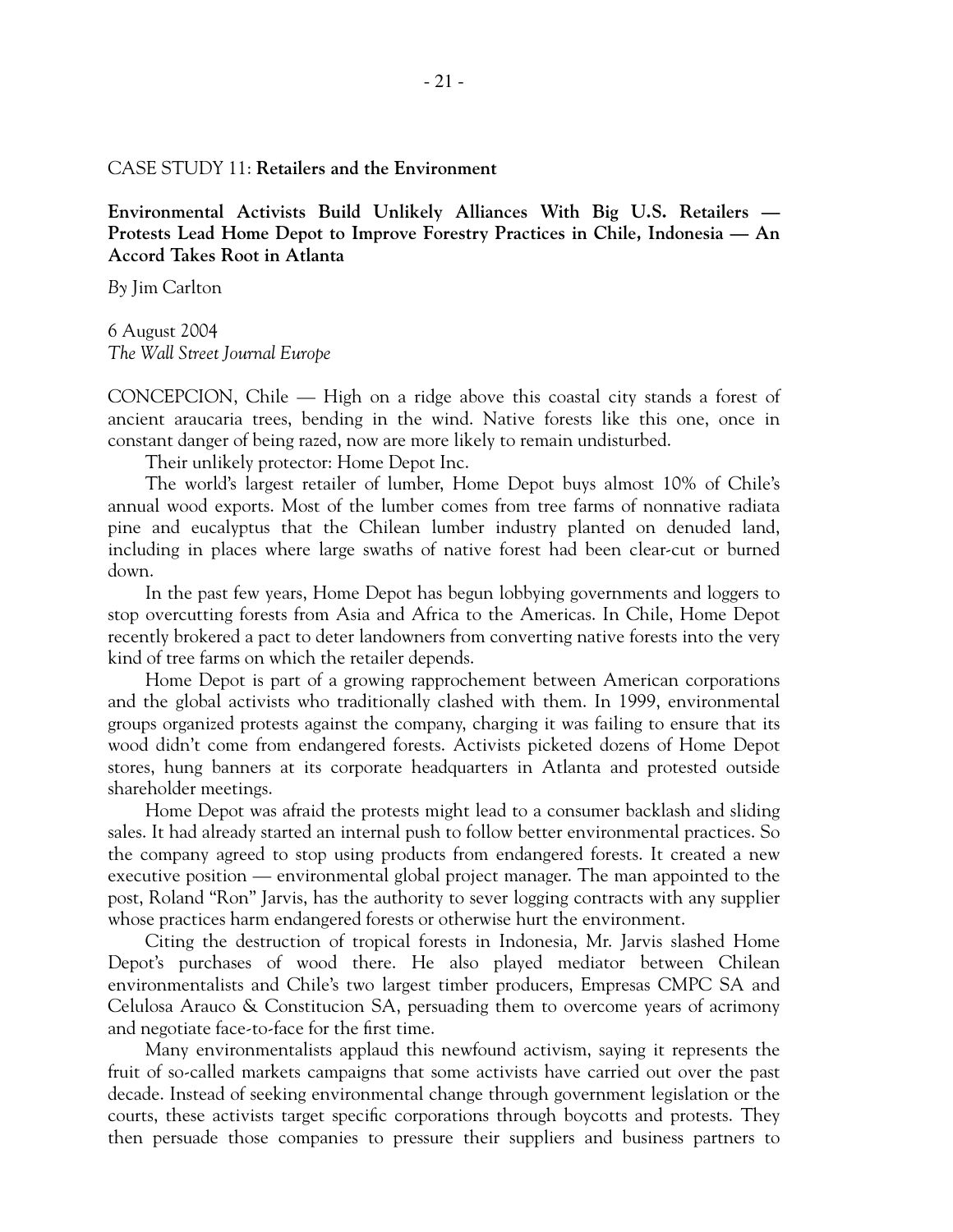change their practices, creating a "green" domino effect through an industry.

Office-supply giant Office Depot Inc., in response to an activists' campaign against it, pressured an Indonesian supplier to stop using wood from the country's most endangered forests. Home-improvement retailer Lowe's Cos. joined Home Depot and several U.S. companies in pressuring Canada to declare logging off-limits in great swaths of the Great Bear Rainforest in British Columbia.

"If you've got Home Depot carrying your water, you're going to get a lot farther than as just an environmental group," says Randy Hayes, president of the Rainforest Action Network, an environmental group in San Francisco.

The retailers that have made changes say it is too early to see any impact on the environment, but some say they are seeing benefits to their bottom line already. Home Depot, for example, says it sold \$30,000 (24,920 euros) of green-certified wood to build all of the ramps at this year's  $X$  Games — featuring extreme sports — which started Thursday in Los Angeles. The protests directed against the companies also have ceased.

The markets campaigns don't always work. Even proponents of the campaigns admit that the agreements generally aren't legally binding. Sometimes pressure from giant U.S. corporations isn't enough to make countries change environmentally harmful logging practices.

In bowing to the environmentalists' demands, Home Depot agreed to give preference to wood that had been logged in an environmentally friendly way. It first used guidelines from the Forest Stewardship Council, a body now based in Bonn, Germany, that certifies trees as properly harvested. But Home Depot realized it couldn't meet demand with council-certified wood alone. It needed to identify forests around the world that were endangered and persuade suppliers not to log there.

That proved to be a challenge. "If you asked us when we started this program how much of our wood came from the Brazilian rainforest, we didn't know," recalls Mr. Jarvis, an athletic 44-year-old who was recruited by Home Depot co-founder Pat Farrah to become environmental manager in June 2000.

Formerly the head of Home Depot's merchandising business in the southeastern U.S. and Puerto Rico, Mr. Jarvis spent the first few months getting educated. He met with officials from the U.S. State Department and Department of Agriculture and sat through a global forestry summit in Rome where he huddled with timber executives from 30 countries.

Six months later, he had learned enough to begin enforcing Home Depot's new green policy. He concentrated first on Indonesia. Home Depot's main supplier there was cutting trees in a slash-and-burn fashion, razing entire swaths of the country's rainforest to get the lumber it wanted. "We asked them to stop, but they said they would continue," he recalls. In response, Mr. Jarvis cut 90% of Home Depot's purchases of Indonesian lumber. The remaining purchases came from suppliers who didn't slash and burn. Mr. Jarvis hoped rewarding those suppliers would pressure others to change their methods but that hasn't happened yet, he says.

In the African nation of Gabon, a Home Depot supplier also used slash-and-burn methods in a jungle that is home to the endangered lowland gorilla. Mr. Jarvis pulled most of Home Depot's contracts there when the company's suppliers declined to change their practices. He shifted the buying to tree plantations in southern Brazil and Central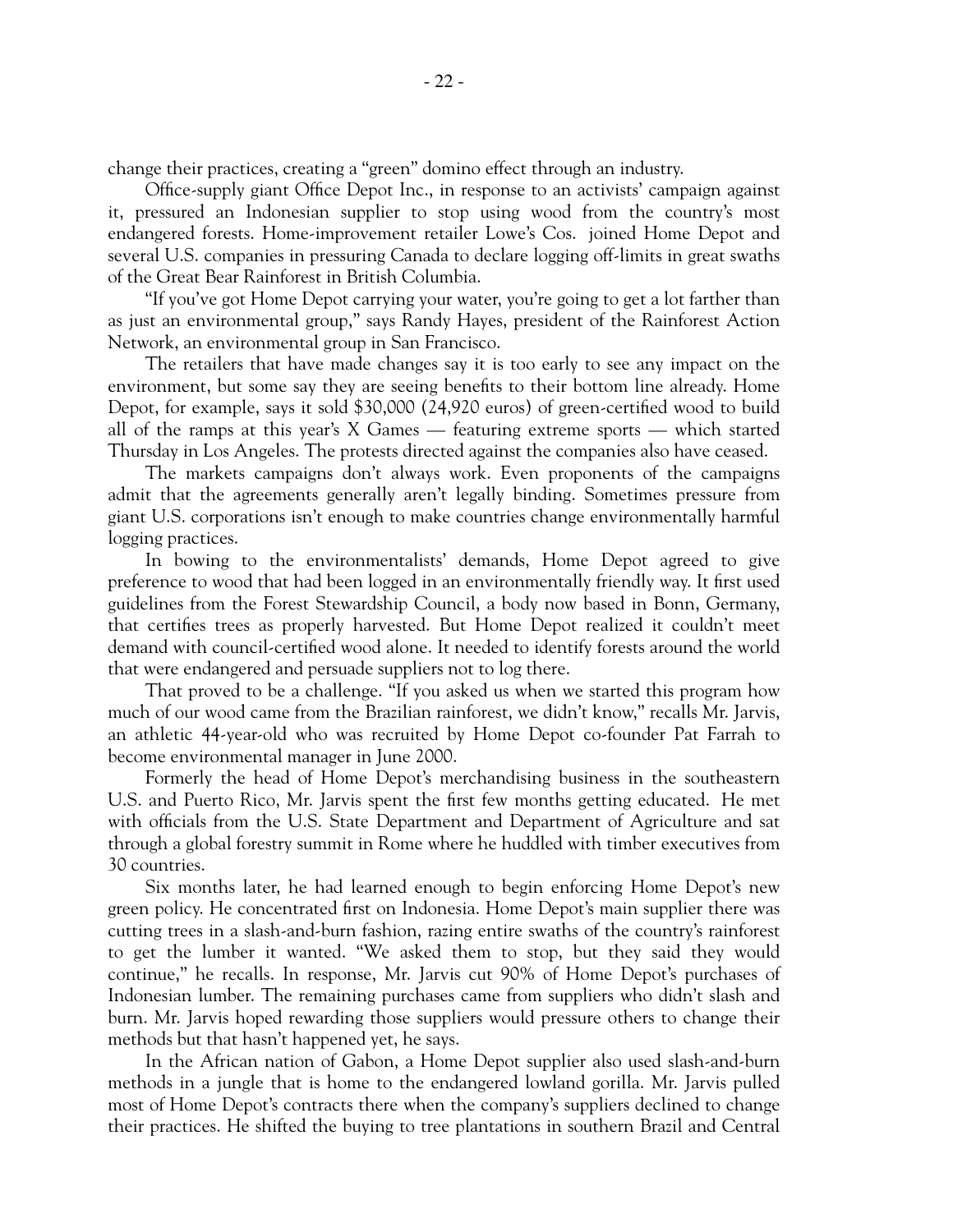America.

In late 2002, an environmentalist named Aaron Sanger phoned Mr. Jarvis. Coordinator of the Chilean wood campaign for San Francisco-based Forest Ethics, Mr. Sanger warned that the expansion of Chilean tree farms was wiping out the country's natural forests.

Chilean activists had started complaining about the decline of native forests soon after the dictatorship of Gen. Augusto Pinochet ended in 1989. In 1974, Mr. Pinochet instituted subsidies for tree farms, aiming to build a large wood-products industry. While the plantations grew to generate some \$2 billion a year in Chilean exports, environmental activists and native Mapuche Indians living near the tree farms fought to rein in their growth. The Mapuche and local herdsmen said the farms sucked up scarce water and caused severe erosion.

"We can't even graze our animals there," because the tightly packed plantation groves provide too much shade for grass to grow, said Julio Alarcon, a 62-year-old herdsman, as he warmed his hands over a campfire in a native forest surrounded by tree farms in the central Chilean highlands.

The tree plantations were an example of the conundrum Home Depot faced. It wanted the lumber to meet U.S. demand. But it couldn't say it was observing its environmental policy's promise of "efficient and responsible use of wood and wood products" if native Chilean forests continued to be cleared.

Mr. Sanger asked Home Depot to work with Chile's biggest timber companies, CMPC and Arauco, on solutions to the controversy. By late 2002, Mr. Sanger was organizing a campaign encouraging North American buyers to boycott Chilean wood. More than a dozen companies eventually joined the boycott.

Mr. Jarvis agreed to look into the situation. He called two Chilean executives — Hernan Fournies of CMPC and Charles Kimber of Arauco — and asked for their side of the story. The Chileans accused the environmentalists of exaggerating claims. Environmentalists said some 1.2 million hectares of native forests had been removed by fire and logging to make way for plantations of mostly radiata pine. The executives asserted that the real figure was less than a third of that. They also said they were no longer doing the conversions, but were planting tree farms mainly on former ranch and farm land.

Mr. Jarvis then asked if the companies had ever sat down with their critics in Chile to discuss the problem. He was surprised to find they hadn't.

"So I threw out the idea of bringing both sides to the table to talk these issues out," says Mr. Jarvis. The Chilean logging companies reluctantly agreed. "Of course, we have to listen to what our customers want," Mr. Fournies says.

Mr. Jarvis suggested a meeting outside Chile, where the two sides had clashed repeatedly. The previous year, Chilean police had shot and killed a 17-year-old Mapuche boy as he and several of his tribesmen tried to take over a CMPC tree farm.

Both sides agreed to meet May 1, 2003, at Home Depot's Atlanta headquarters. Distrust was high. "I thought to myself, 'Maybe we will have a blood bath,'" Mr. Fournies recalls. Mr. Jarvis posted an armed guard outside the fourth-floor meeting room.

The timber executives wore casual attire to try to fit in with the activists. The executives remember being pleasantly surprised at seeing all of the environmentalists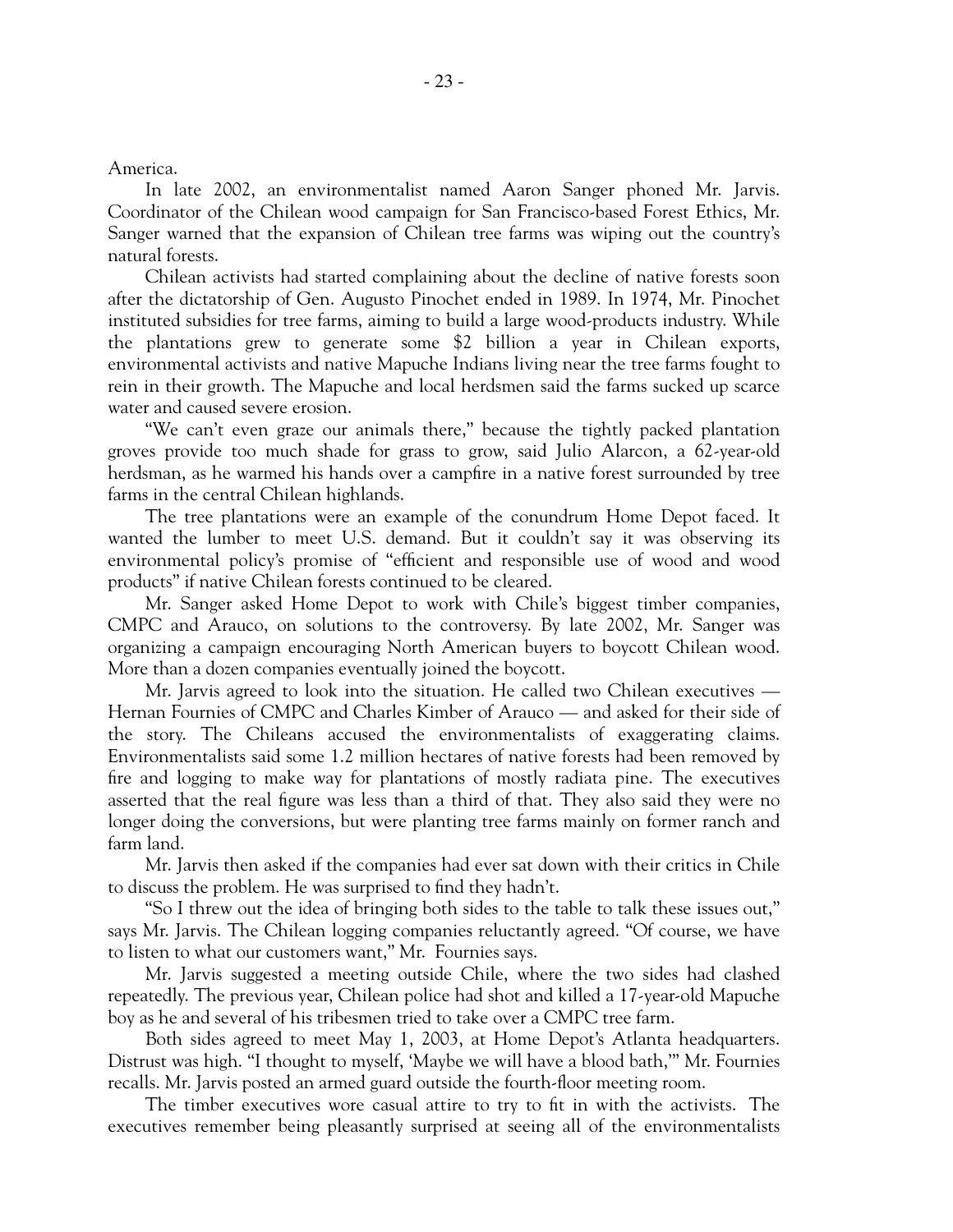dressed in business suits. One woman from the Rainforest Action Network showed colleagues where she had scaled a building to hang a banner attacking Home Depot four years earlier. "I thought the suits would show respect," recalls Mr. Sanger, who led the talks for the environmentalists. Twenty-three people, including Mr. Jarvis, sat around folding tables, the environmentalists on one side and the timber executives on the other. The CMPC executives bristled when Malu Sierra, a fiery activist from Santiago, began lecturing them on the need to do more to protect the forests because the companies were "so rich" and, in her view, had a history of hurting the environment. An equally outspoken executive named Daniel Contesse, vice president of CMPC's forestry operations, recalls that he started to jump to his feet to rebut Ms. Sierra.

From his corner, Mr. Sanger says, he quietly interjected: "We can't agree on the past, but we can agree on the future — to protect the native forests of Chile."

That helped set an amicable mood for the rest of the four-hour meeting, the timber officials say. The two sides came away from Atlanta with plans to work on a forestry accord. In the meantime, the logging companies agreed to enact stronger conservation measures and the environmentalists agreed to stop targeting Arauco and CMPC in their boycott campaign.

The next big meeting was in Chile in July, where CMPC and Arauco executives had invited the environmentalists to inspect the companies' forests, sawmills and nature preserves. The environmentalists were impressed, in part, by the companies' expressed desire to preserve the country's remaining natural forests. At the tour's end, Mr. Sanger told the lumber executives, "We have learned you are as passionate about the native forests as we are."

A hurdle arose when the two sides sat down to hammer out the details of their forest-protection agreement. The companies wanted to emphasize in the statement that they had been following conservation practices for a while. The environmentalists bristled over the language, Mr. Jarvis says. It took Mr. Jarvis to break the impasse. "I basically told both sides, 'If you want to win on this, you have to give,' " Mr. Jarvis recalls. So the environmentalists agreed to give the companies some public praise.

After one more meeting at Home Depot's headquarters in Atlanta and further telephone consultations, the two sides were ready to go public with their agreement on Nov. 12. Although the companies insisted they weren't doing forest conversions themselves, they agreed not to keep buying land that landowners had deforested recently. CMPC said it wouldn't buy properties razed after 1993, while Arauco said it wouldn't purchase land cleared after 2002.

The agreement was important, environmentalists say. The 50,000 people who own forest plots in Chile now will have less incentive to clear out native trees in the hopes of selling the land to a big timber concern for a tree farm.

So far, everyone has adhered to the agreement. Mr. Jarvis says he is now preparing to spread Home Depot's activism. "I think that maybe this is a template we can use in other countries," he says, naming Indonesia as a possible next target.

ISSUES: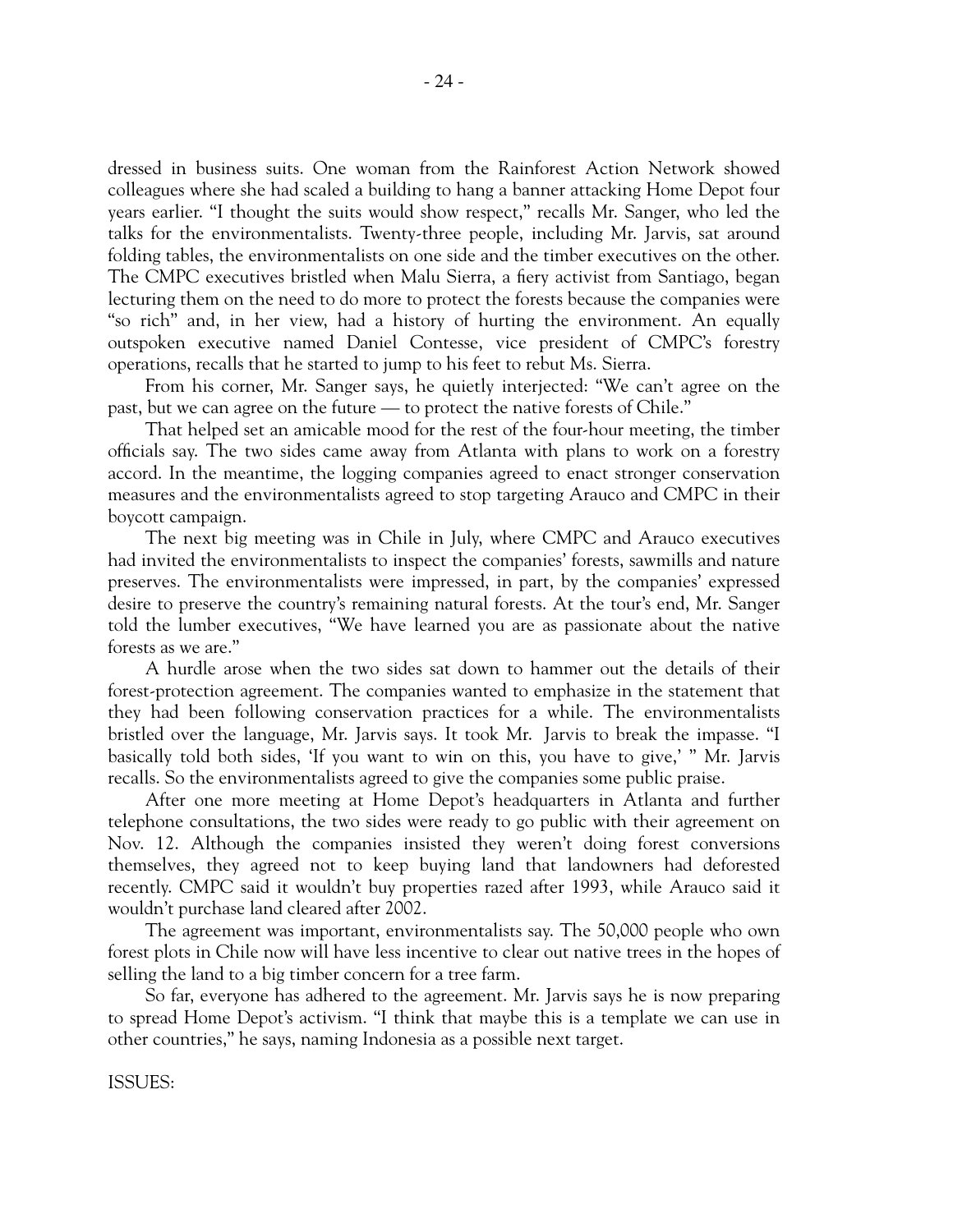- 1. "For retailers, working with green groups can be a fairly inexpensive way to ingratiate themselves with customers and rid themselves of negative publicity." Critically discuss.
- 2. "Instead of seeking environmental change through government legislation or the courts ... activists target specific corporations through boycotts and protests." The article is about the environment. Are such activities justified for (1) environmental issues? (2)labour issues? (3) customer issues (such as asbestosrelated sickness and death)?
- 3. To what extent should firms attempt to anticipate such actions and act to prevent them? How?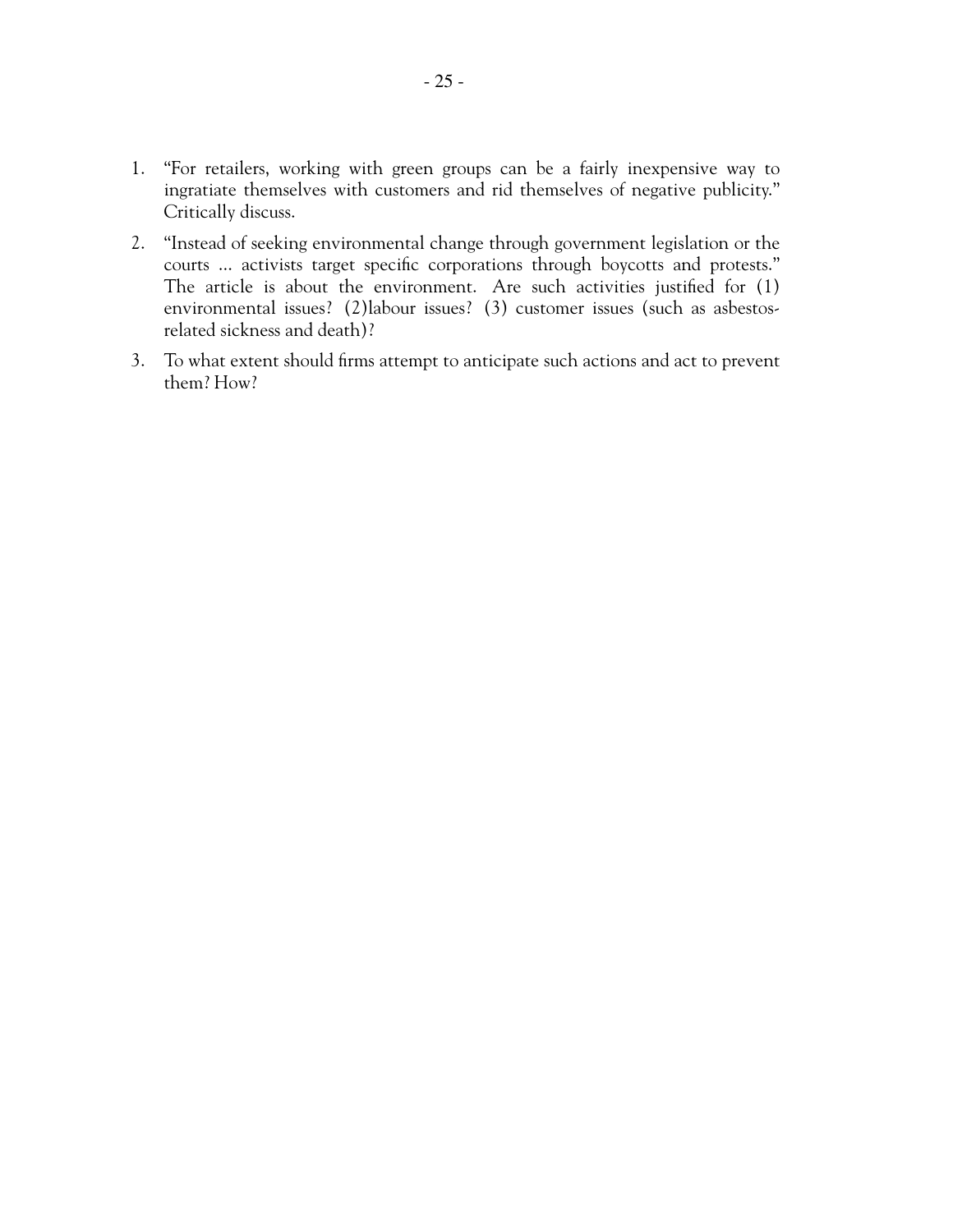# CASE STUDY 12: **A CEO — a Chief Ethics Officer?**

# **Today's post-Enron world calls for a new kind of 'CEO': Chief ethics officer**

*By* Wojtek Dabrowski — *Financial Post* — 19 June 2004

THE FINANCIAL scandals ripping into Corporate America over the past several years have also led to mushrooming growth of a relatively new senior management position: the chief ethics officer.

Just as in the late 1990s chief technology and chief information officers were hired in scores at technology companies, so now corporations are responding to wilting investor confidence by buttressing their corner offices with a new breed of 'CEO.'

At first blush, a full-time senior management position dedicated to ethics and compliance sounds like a good solution. But critics question why a chief executive officer would delegate responsibility for fostering an ethical culture to another individual.

"Think about the message you're sending to your shareholders, your customers, your employees, when you name somebody to be the chief ethics officer," said David Silverstein, Breakthrough Management Group' chief executive. "What does that say about the CEO? It sends the message that the CEO ... is not capable of creating a culture that has strong moral fiber or strong ethical backbone," he said.

Proponents believe it says that a corporation with a chief ethics officer treats the issue seriously enough to dedicate a senior management position to it.

The chief ethics officer — a role seen largely confined to the U.S. — deals with fostering and maintaining integrity and ethical behavior, handles internal complaints about business practices and often is responsible for part of the regulatory and compliance work. That last component of the job description has grown increasingly onerous since the passage of the Sarbanes-Oxley Act after the scandals at Enron Corp. and WorldCom Inc.

In Canada, similar work mostly falls on the shoulders of a corporate secretary or a compliance-tasked vice-president. But supporters of the chief ethics officer say the position also allows for increased dialogue with potential whistleblowers who might not too intimidated to speak with a CEO or a corporate secretary.

"The head of the company should have responsibility for ethics, but to say that he's the chief ethics officer means that you're going to inhibit all kinds of people from coming to that person if they have an ethics dilemma," said David Nitkin, president of Torontobased EthicScan Canada Ltd., the country's largest ethics consultancy.

However, Mr. Silverstein said, in some cases, creating a chief ethics officer is a sign of the times — nothing more than a "knee-jerk reaction to financial scandals, Sarbanes-Oxley [and] the dot-com bust." He believes that a company that has hired a chief ethics officer could see the market lose respect for its chief executive.

The sentiment was echoed by Doug Caldwell, the chair and founder of The Caldwell Partners International, a Canadian headhunting firm. "In some ways, if you appoint a person in that category, you also are maybe admitting that you're questioning what the ethics of your organization really are," Mr. Caldwell said.

Given that companies such as Enron and WorldCom helped create this new role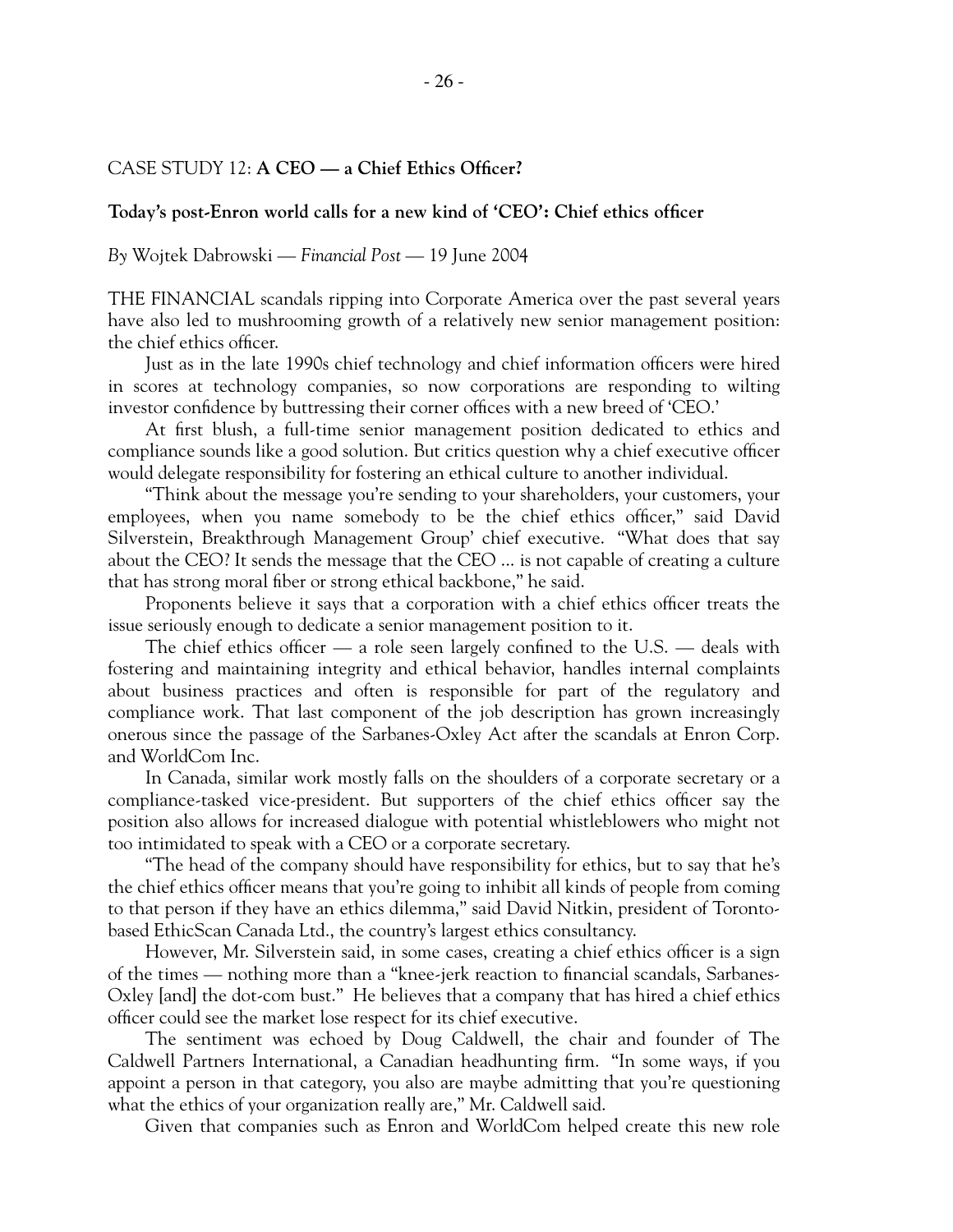due to the damage they inflicted on investor confidence in North America, it's not surprising to find one of those firms has one of busier 'CEO's' in the U.S. Nancy Higgins, the chief ethics officer at MCI — WorldCom's post-bankruptcy incarnation — has held the post for about eight months. She says the job of ensuring that no unethical behavior takes place at MCI remains the chief executive's job. Hers is to "help management to create the kind of work environment where people feel comfortable coming forward and raising concerns when they have them."

Computers giant Dell Inc. hired Thurmond Woodard its chief ethics officer about 18 months ago. Mr. Woodard said he also sees his position as one that takes the lead on ethics from the company's chief executive.

Dell has regional ethics managers around the world, coupled with a universal code of conduct for the whole company and an ethics risk-assessment model which it has recently tested in Canada and India. Mr. Woodard reports to Dell's board quarterly.

"The most important thing, I believe, to prevent an Enron from happening ... is walking the talk," he said. This means individual accountability for ethics inside the company from the CEO on down to the rank-and-file.

"My belief is that a company can deal with any problem as long as it knows about it," said Ms. Higgins. "But you can't fix something that you don't know about."

# ISSUES:

What are the arguments pro and con firms appointing "chief ethics officers"? Would appointing one be likely to reduce the level of unethical behaviour of firms?

To what extent can ethical standards be imposed top down, do you think?

"The CEO is just the leatest fad in corporate governance, as a response to recent corporate scandals." Discuss.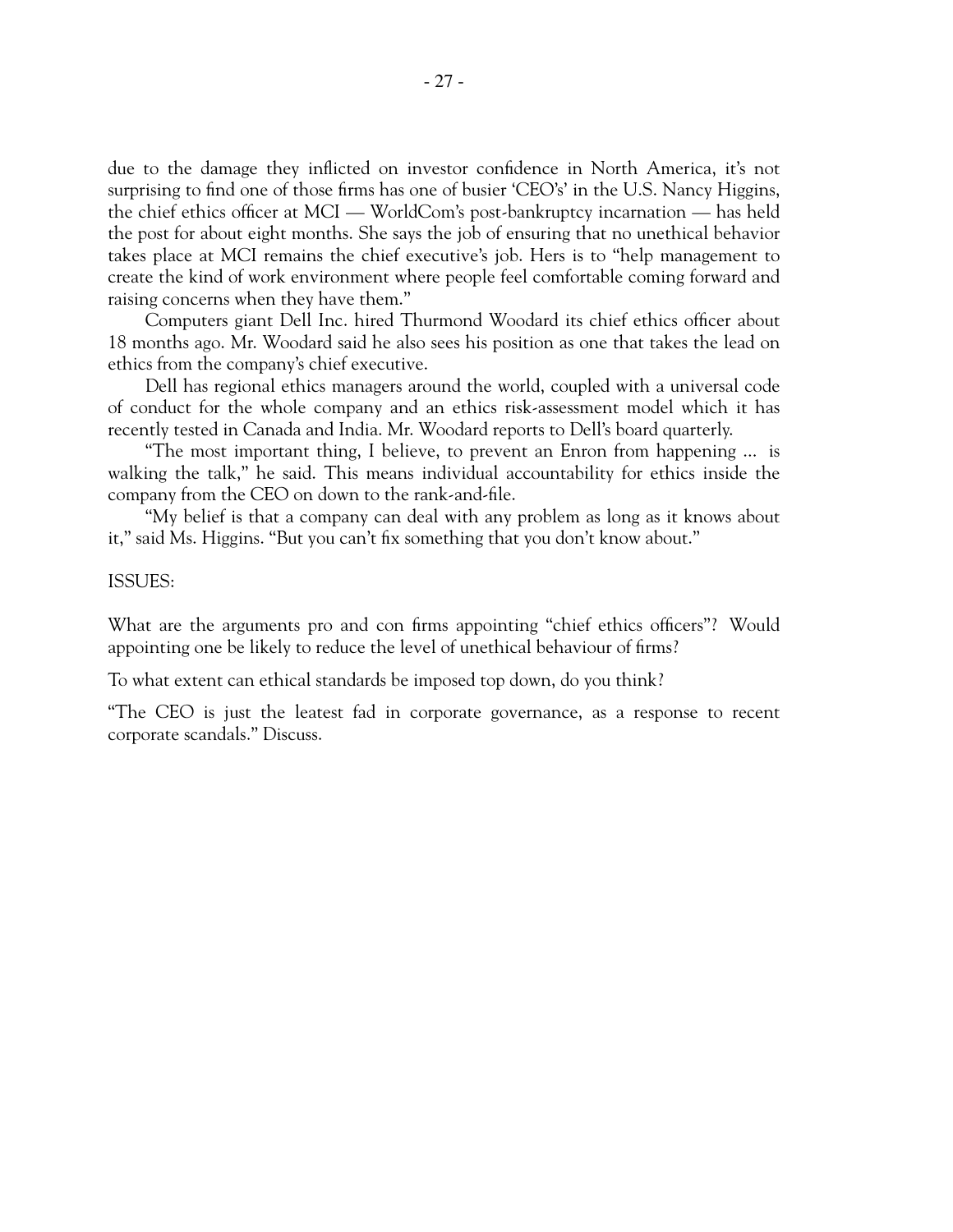CASE STUDY 13: *Ethics, at What Cost?*

# **When Good Ethics Aren't Good Business**

**By** JEFFREY L. SEGLIN

18 March 2001 *The New York Times*

STO RIES about courageous chief executives who, when faced with business pressures to do otherwise, choose to do the right thing invariably end up reading like morality tales. The message? Good ethics leads to good business results.

The fire that devastated Malden Mills Industries just before Christmas 1995 was just such a story. Rather than collect the insurance money, lay employees off and shutter the textile company, Aaron Feuerstein, the owner, promised to keep the employees on the payroll while he rebuilt. Mr. Feuerstein rescued the business, saved about 3,000 jobs and kept the town of Lawrence, Mass., where the company is based, from economic disaster.

While stories like Mr. Feuerstein's are inspiring, they add to the myth that good ethics and good business always go hand in hand. That is simply not the case.

"One could argue that responsible management and doing the right thing are often characterized by the same things,'' Jon P. Gunnemann, a professor of social ethics at Emory University, said. "But you can't infer that every decision about the right thing to do is necessarily going to be good for the company. Sometimes, doing the right thing can have tragic consequences.''

A prime example may involve Ed Shultz, the former chief executive of Smith & Wesson, the gun manufacturer based in Springfield, Mass. Last March, in an attempt to defuse lawsuits the company was facing from at least 29 municipalities that held handgun manufacturers responsible for violent crimes, Mr. Shultz entered into an agreement with the federal government. He said that Smith & Wesson would include locks on its handguns, research and implement "smart-gun'' technology that would only allow the owner of a gun to operate it and improve the way retailers sold its products. Much of this, said Mr. Shultz, was already being done.

"It was a business decision,'' Ken Jorgensen, a company spokesman, said. Tomkins P.L.C., the British company that owns Smith & Wesson, wanted to sell the company, a goal that was impossible as long as the lawsuits were pending. The company knew the reaction to the agreement with the federal government might be harsh. "There wasn't any question there was going to be a hit,'' Mr. Shultz said. "The question was how big the hit would be and for how long.''

As it turns out, the hit was huge. The company was vilified by its customers, retailers and perhaps most vocally by the industry lobbying group, the National Rifle Association.

Sales dropped off dramatically, and by October the company announced that it was laying off 125 of the 725 employees at its Springfield plant. Mr. Shultz left the company in September to run another company that had been sold by Tomkins.

Why would a company very publicly decide to implement changes in its products that it knew would likely meet with disapproval among its core constituents? Up until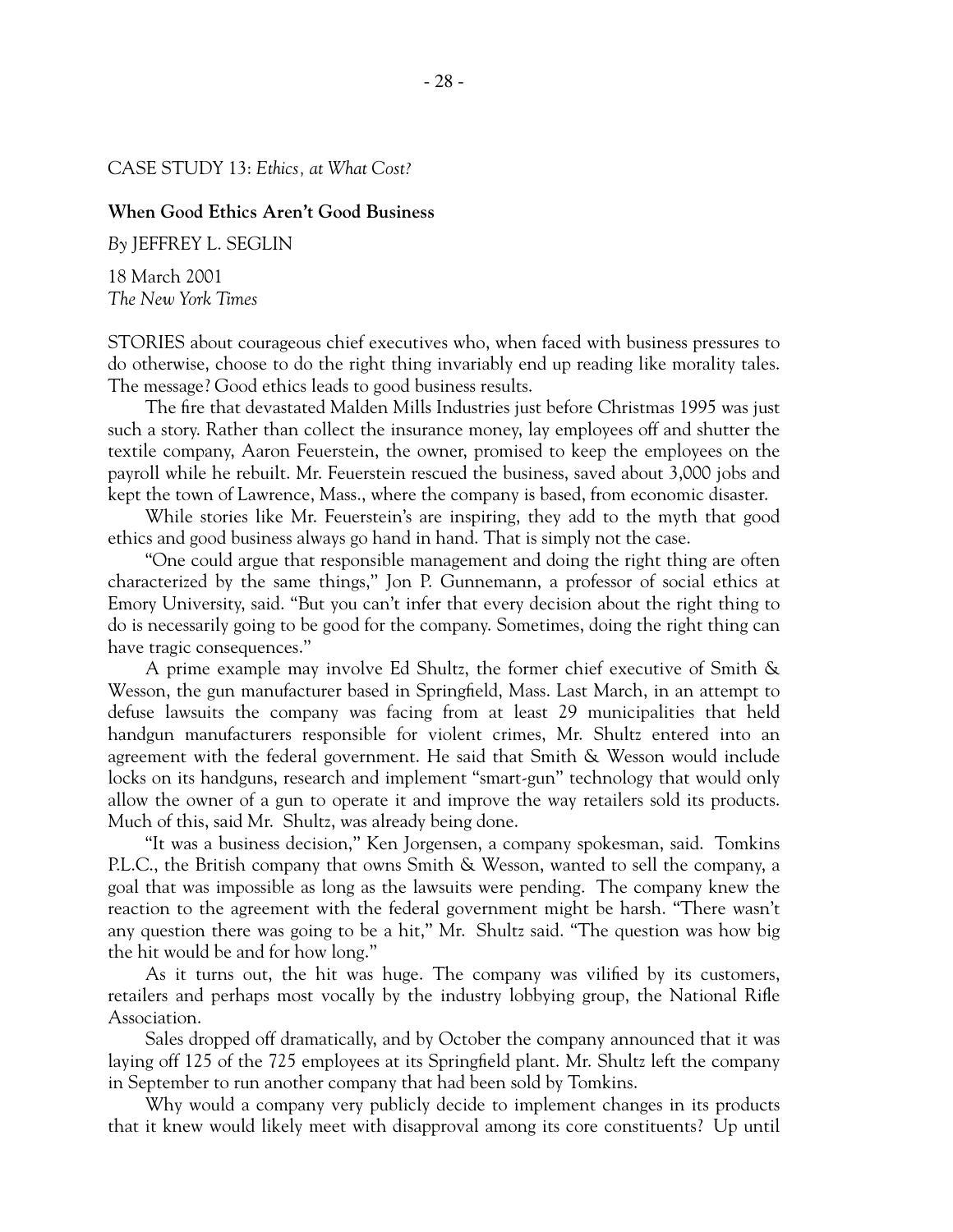this time, Mr. Shultz said, the company had done everything dictated by the government that it had to do in manufacturing guns — no more, no less. But the decision to do more, he said, "came because I couldn't answer the question, 'Was I doing everything I knew how to do to prevent accidents?' '' When he asked himself, "Would I put locks on our guns if it might save one child? The answer was yes.'' It is a decision that seems particularly poignant given the recent Santana High School shooting in Santee, Calif., the latest in a string of tragedies involving firearms.

"I had to make those decisions based on the tradition of the company and my own beliefs of what's right,'' said Mr. Shultz, who still describes himself as "a rabid gun owner.'' He said the formal agreement made sense because Smith & Wesson was already doing most of what the municipalities were asking for.

In the short-term, Smith & Wesson is suffering consequences that from a business standpoint might be considered tragic. What adds to the tragedy is that no other manufacturers followed Smith & Wesson's lead and the deal ultimately unraveled.

"Shultz may have done something that was in the best long-term interests of the company — making it seem like a corporate citizen and just doing the right thing — but since the law doesn't require others to do it, in the short run it may have hurt the company," said Joseph W. Singer, a law professor at Harvard and author of *The Edges of the Field* (Beacon, 2000).

Jeffrey L. Seglin teaches at Emerson College in Boston and is the author of *The Good, the Bad, and Your Business* (John Wiley & Sons). His column on business ethics appears the third Sunday of each month. E-mail: righthng@nytimes.com.

#### **Hardie inquiry finds legal failings**

*By* Krista Hughes

September 22, 2004 *The Age*

The inquiry into James Hardie has pointed to significant failings in company law after the asbestos manufacturer was able to quarantine itself from responsibilities. Commissioner David Jackson stopped short of recommending an overhaul of corporations law, but said current rules appeared to be out of step with community expectations.

James Hardie cut itself off from its asbestos liabilities in 2001 by moving its headquarters overseas and putting the two subsidiary companies that manufactured asbestos products into a foundation.

The inquiry found the company misled the public when it claimed it had put aside enough money to meet its asbestos liabilities, which could now total \$2.24 billion.

Mr Jackson said there was room to review laws that protect parent companies from the actions of subsidiaries. "The circumstances that have been considered by this inquiry suggest there are significant deficiencies in Australian corporate law," the report said.

"The circumstances have raised in a pointed way the question whether existing laws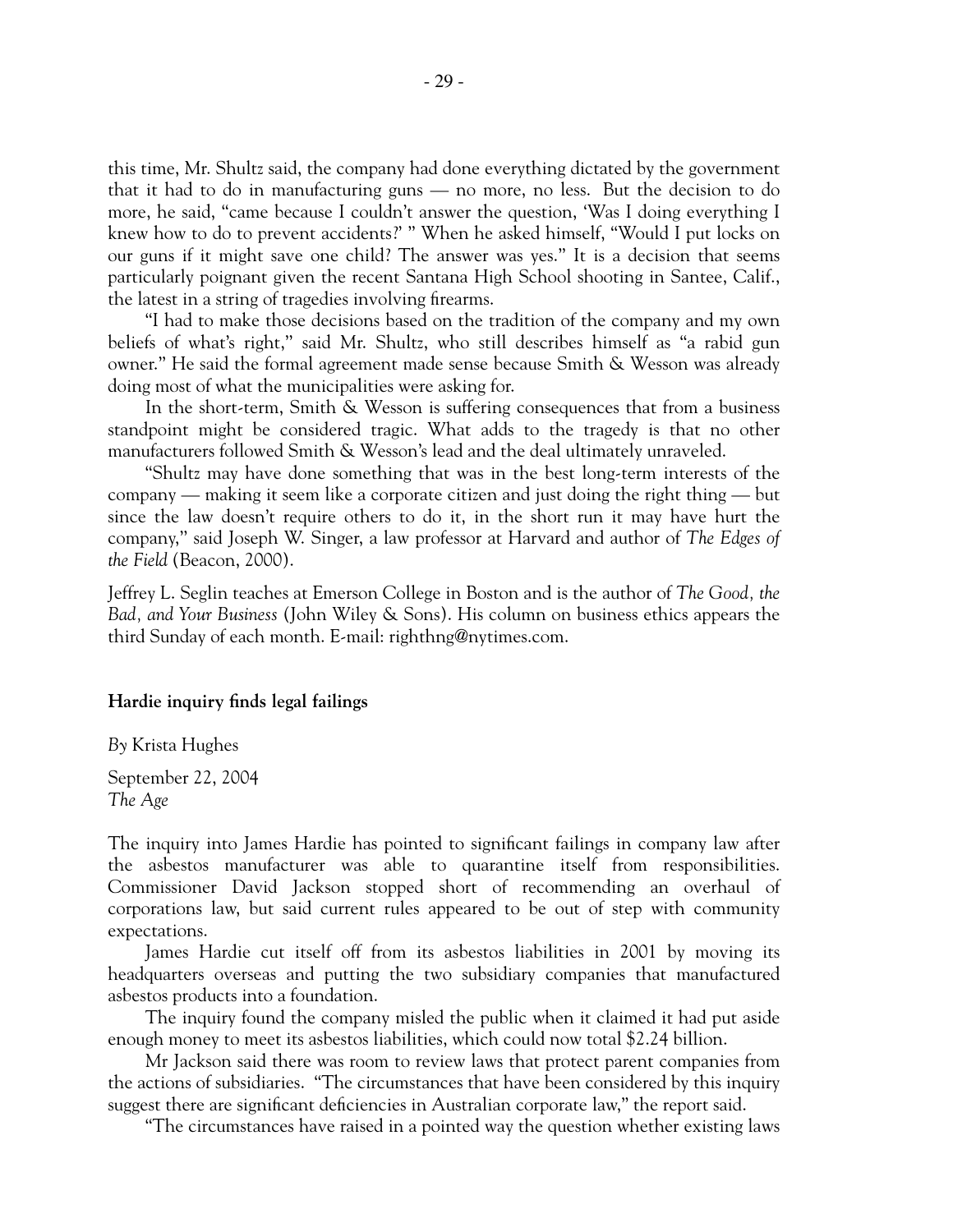concerning the operation of limited liability or the 'corporate veil' within corporate groups adequately reflect contemporary public expectations and standards."

The report noted a call from the Australian Plaintiff Lawyers Association to make the controlling entity responsible for any future liabilities. It said the suggestion would only affect parent companies, not all shareholders - who also use limited liability as protection from debts if a company collapses.

Treasurer Peter Costello said the Government had not had time to consider any need for corporate law reform. "I haven't read the report. But having said that, I will read it when I get the opportunity and, when I do read it, if there is a recommendation in relation to that, of course we will consider it very, very seriously," he said in Tasmania.

Opposition corporate governance spokesman Stephen Conroy said the report made it clear that existing laws were inadequate. "Labor will consider all of the options for reform, including counsel assisting's recommendation for reform of the Corporations Act so as to restrict the application of the limited liability principle, in respect of claims for damages for personal injury or death, to members of the ultimate holding company," he said.

The Australian Democrats said they would work with whichever party won government to make sure any loopholes in corporate law were closed. Democrats leader Andrew Bartlett said the James Hardie affair showed the importance of the Senate's work on corporate governance and audit reform and the need to keep the Democrats holding the balance of power.

ISSUES:

\_\_\_\_\_\_\_\_\_\_\_\_\_\_

\_\_\_\_\_\_\_\_\_\_\_\_\_\_

Leaving aside the deception and misbehaviour of James Hardie in 2001/2002, starving its

From the *Report of the Special Commission of Inquiry into the Medical Research and Compensation Foundation* (September 2004):

<sup>&</sup>quot;Mr Peter Cameron, who was in attendance at the [James Hardie Board Meeting of 15 Feb 2001 — he was still only a legal advisor to the company], emphasised that the directors needed to be conscious of their responsibilities as directors under the Corporations Law, and that directors could not provide the [proposed asbestos] trust 'with more than that for which [James Hardie] was legally responsible, without honestly believing that ... what we were doing was of direct benefit to [James Hardie's] shareholders'" — the Jackson Report Volume 1, p.196.

Usually doing the ethical thing costs in terms of the bottom line, unfortunately. Even in a case such as Smith & Wesson, where Mr Shultz believed that the firm would benefit from doing more than the law required for safety (by putting locks on all its guns), both the firm and Mr Shultz suffered. What would you have done (beware 20-20 hindsight)? How would you have justified this to the Board?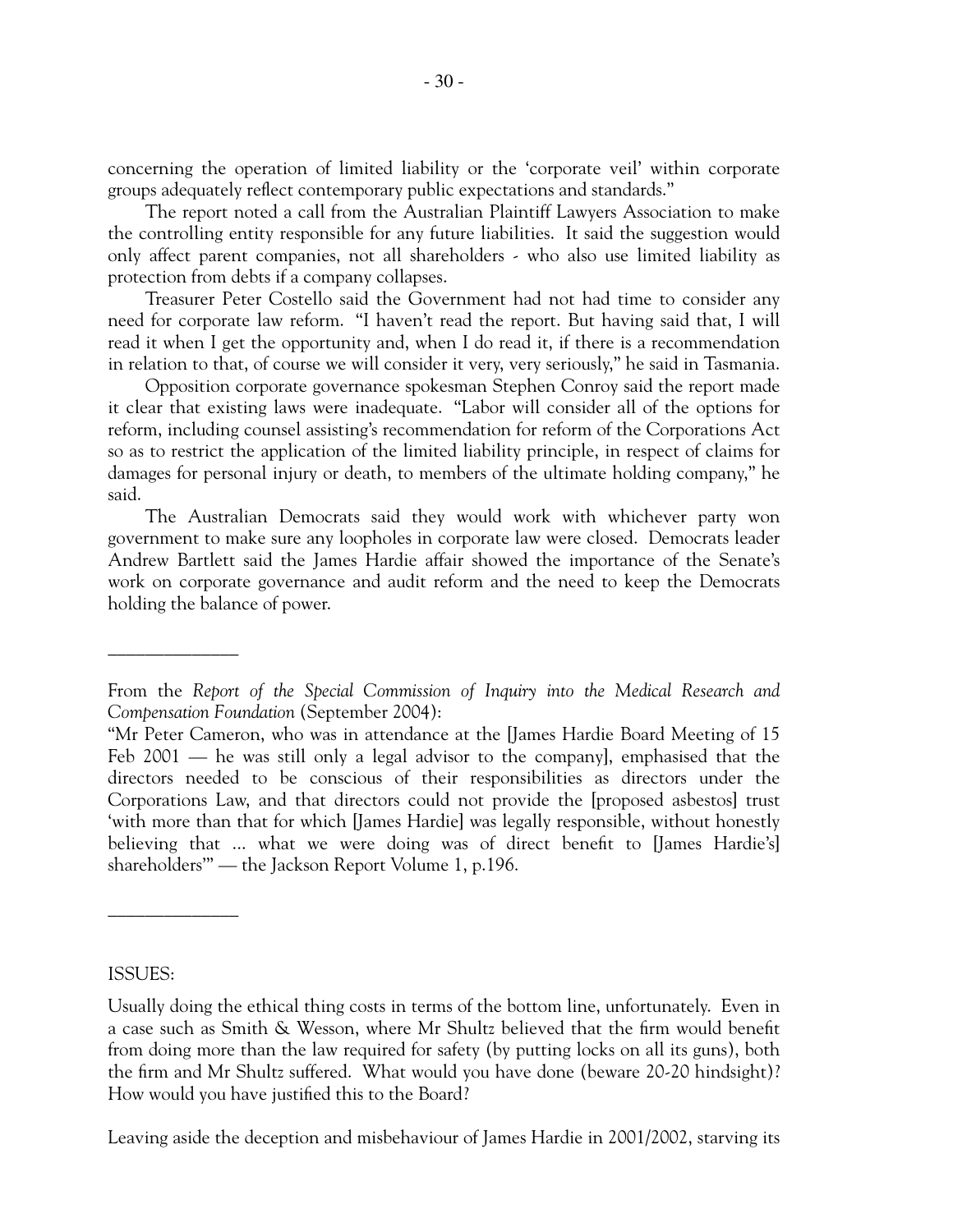subsidiaries (the main assets of its compensation foundation) of capital was not illegal under current Australian law, according to the Jackson inquiry. So how (if at all) should a firm in James Hardie's position four years ago have done more for the victims of its products than required by law? How would you, as CEO, have justified this to shareholders then? Or was their ethical responsibility clear-cut? Discuss.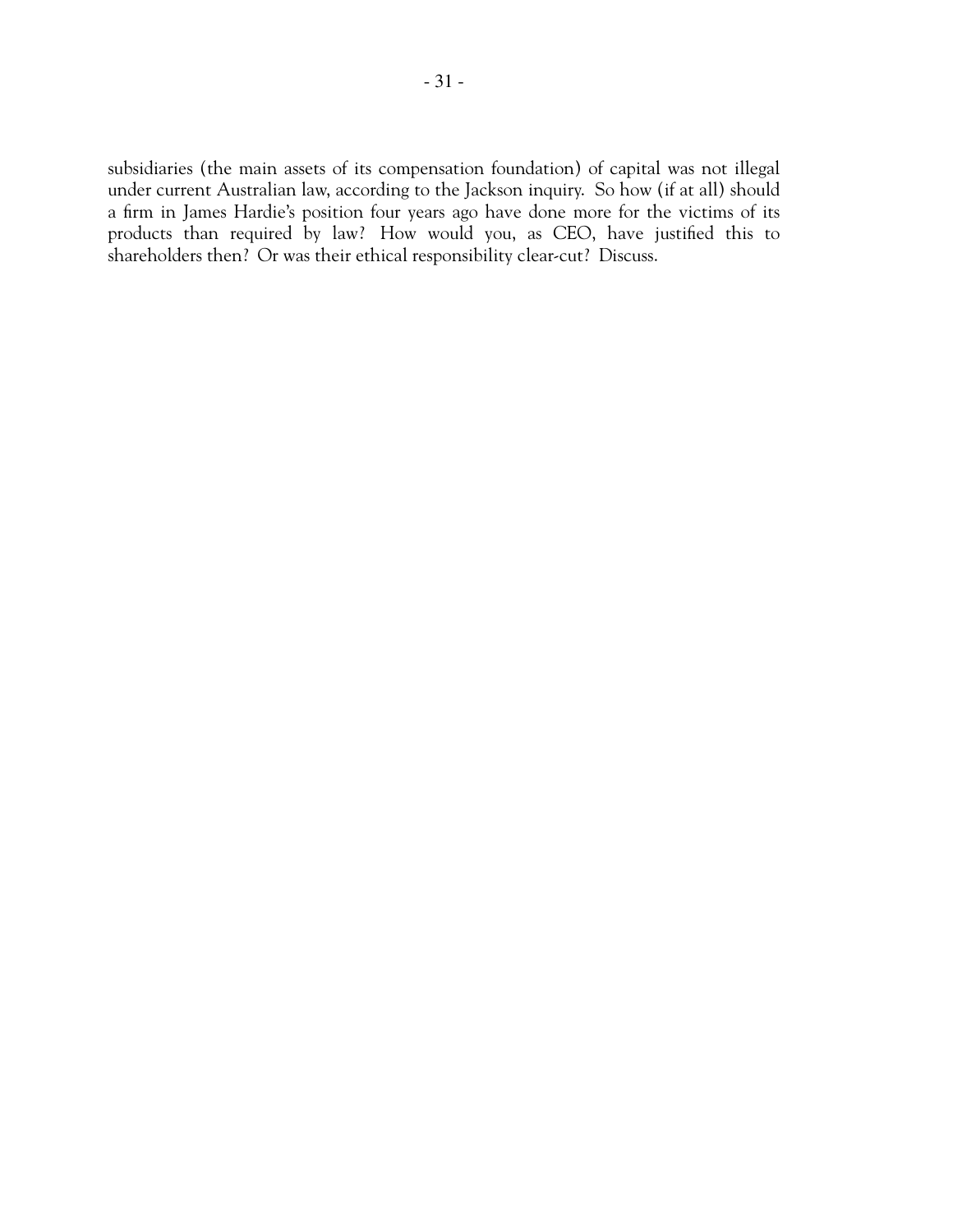# CASE STUDY 14: Paying Whistleblowers?

# **Life After Whistle-Blowing**

NYT, June 6, 2004 Sherron Watkins of Enron is interview by DEBORAH SOLOMON two years later. A follow-up on the *Time* Persons of the Year 2002.

*Q: As the whistle-blower at Enron, you must find it strange to continue living in Houston.*

A: The only time it is awkward is when you run into the executives that are part of the guilty group. At least seven people have pleaded guilty, but they don't go to prison until all their witnessing is done.

*So your former boss, Andrew Fastow, and his wife, Lea, are still your neighbors?*

Our children play in the same park. Lea is going to prison soon, for 12 months. After she gets out, Andy will eventually go in. The last time I ran into her, she pretended she didn't see me.

*Have you seen Ken Lay, your former C.E.O. whom you once pulled aside to warn about fraud?*

No, I have not. He is keeping a pretty low profile. We had the Super Bowl in Houston this year, and he certainly wasn't spotted at any of the big Super Bowl events. He is persona non grata in the business group that runs Houston. He put a black eye on the city.

# *Do you think that post-Enron America is a more ethical place?*

Not really. We are building more Enrons, but we don't want to admit it. I fall into Warren Buffett's camp when he says that C.E.O. pay is the acid test. When C.E.O. pay has been reduced, then I'll believe that our business leaders have adopted a spirit of corporate reform.

*Whom do you consider the biggest offenders?*

Wall Street sets the tone for the highest-paid packages. Citigroup paid Sandy Weill almost \$45 million for 2003. But the real problem is where there is a disconnect, where shareholder return is low or negative, but the C.E.O. makes out like a bandit.

*If the government were to demand a pay ceiling for C.E.O.'s in this country, what should it be?*

J.P. Morgan said that C.E.O.'s should not make more than 20 times the average hourly worker. We're above 500 times right now! The average worker gets, let's say, \$20 an hour. So the highest C.E.O. salary should be — let's just say it should be \$1 million a year.

*What were you earning as an Enron vice president when you left two years ago?*

\$165,000 a year. It was pretty good.

*Did you get any kind of severance when you left Enron?*

No. I am making a living on the lecture circuit, and that won't last forever.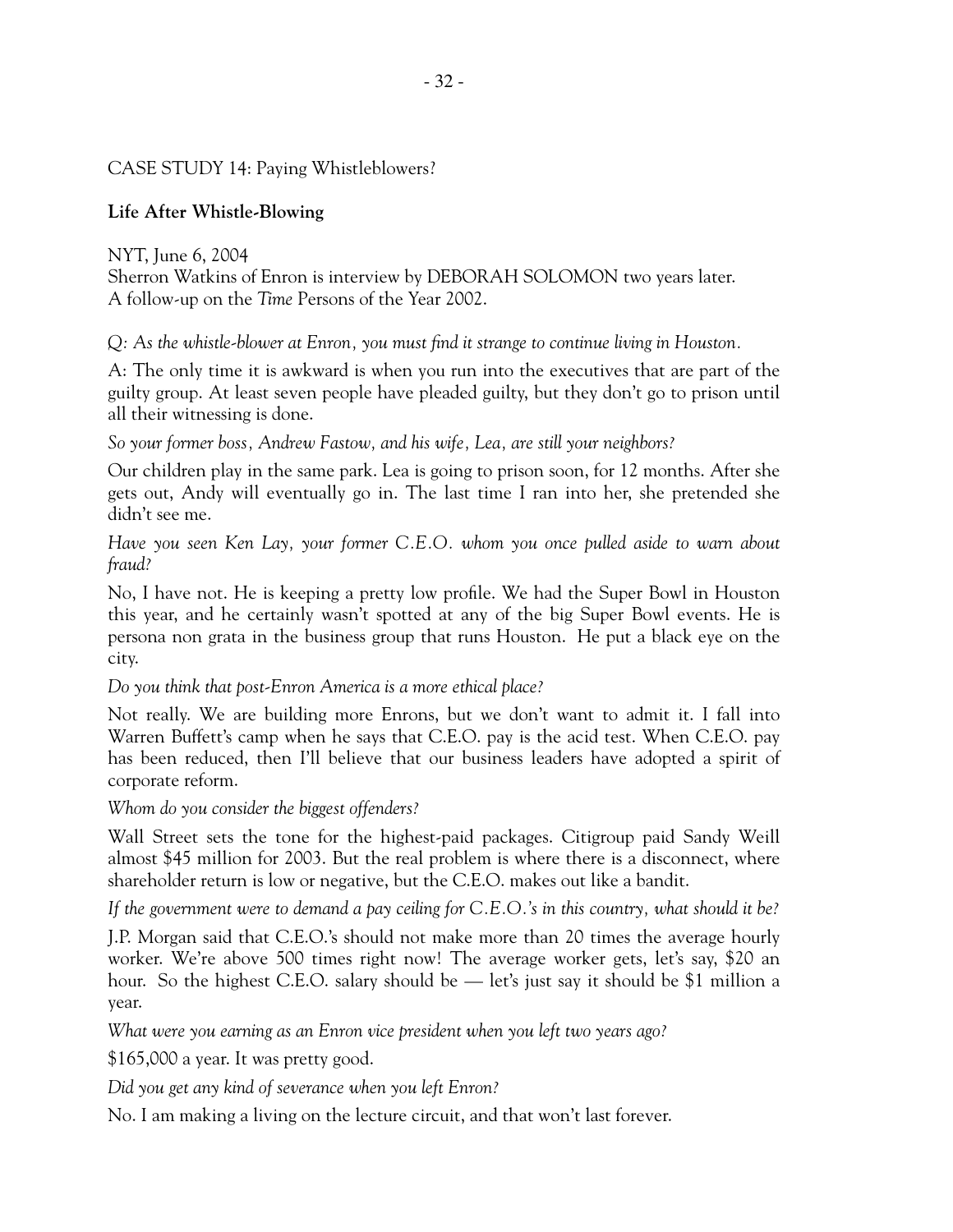*You also co-wrote a book about your experiences at Enron. What would you like to do next?*

I want to consult with boards on corporate governance issues.

*Are you a Democrat or a Republican?*

I am not a registered anything. I vote both parties. I did Vote for Bush. My husband did, too. Now we're A.B.B. — Anyone but Bush. We have lost the moral high ground in this country.

*What is the connection between political lapses and business lapses?*

Ken Lay's failure was that he just wanted to hear good news. It's the same with Bush. He doesn't want to hear the bad news about Iraq. Leaders have to be able to have their ear attuned to bad news too.

*How would you define a good leader?*

A good leader is someone who puts others' needs first. People follow you because they know you are looking after them.

*Would you ever work for a corporation again?*

About the only corporation I can see hiring me is one that is in a meltdown situation and trying to revamp its reputation.

*Have any companies contacted you?*

In terms of the bigger corporations, I have had people talk to me about various things, and then the door gets slammed. When it comes down to the final decision, there's probably one or two people who say: "Are y'all crazy? She's a whistle-blower."

# **Pay Urged For Whistleblowers In Corporate Clean-Ups**

*by* Annabel Hepworth

18 November 2003 *Australian Financial Review*

WHISTLEBLOWERS should be given financial incentives for dobbing in white-collar criminals to help purge corporate Australia of price fixing and insider trading, according to a new report.

The reward of at least \$10,000 could be bankrolled by fines on companies, according to the report, by the Australian National University's Bruce Chapman and a senior research fellow at the Australia Institute, Richard Dennis. "Offering financial incentives to individuals engaged in illegal activity in return for the provision of evidence against other participants could eliminate price fixing and insider trading in Australia," Mr Dennis said.

But Bob Baxt, practice group leader at Allens Arthur Robinson, said he did not think that paying whistleblowers would work. It could create problems and be counterproductive. "This type of thing is just going to [add a] mercenary flavour to it which I think will lead to it getting out of control," Professor Baxt said last night.

But the Australia Institute report argued that, given sufficient financial incentive,